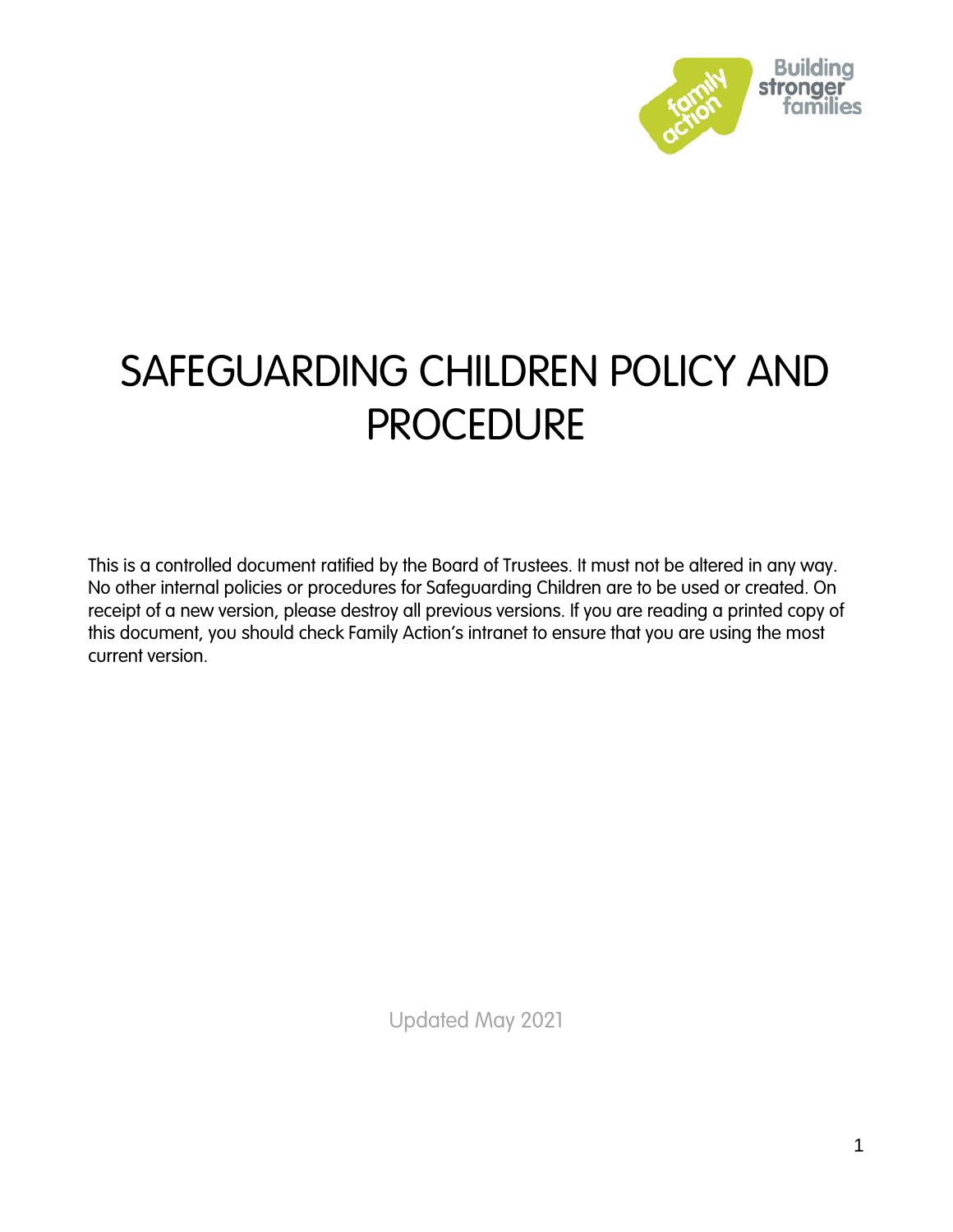## **Table of Contents**

| CONCERNS/ALLEGATIONS ABOUT THE CONDUCT OF A MEMBER OF STAFF/VOLUNTEER (including members |  |
|------------------------------------------------------------------------------------------|--|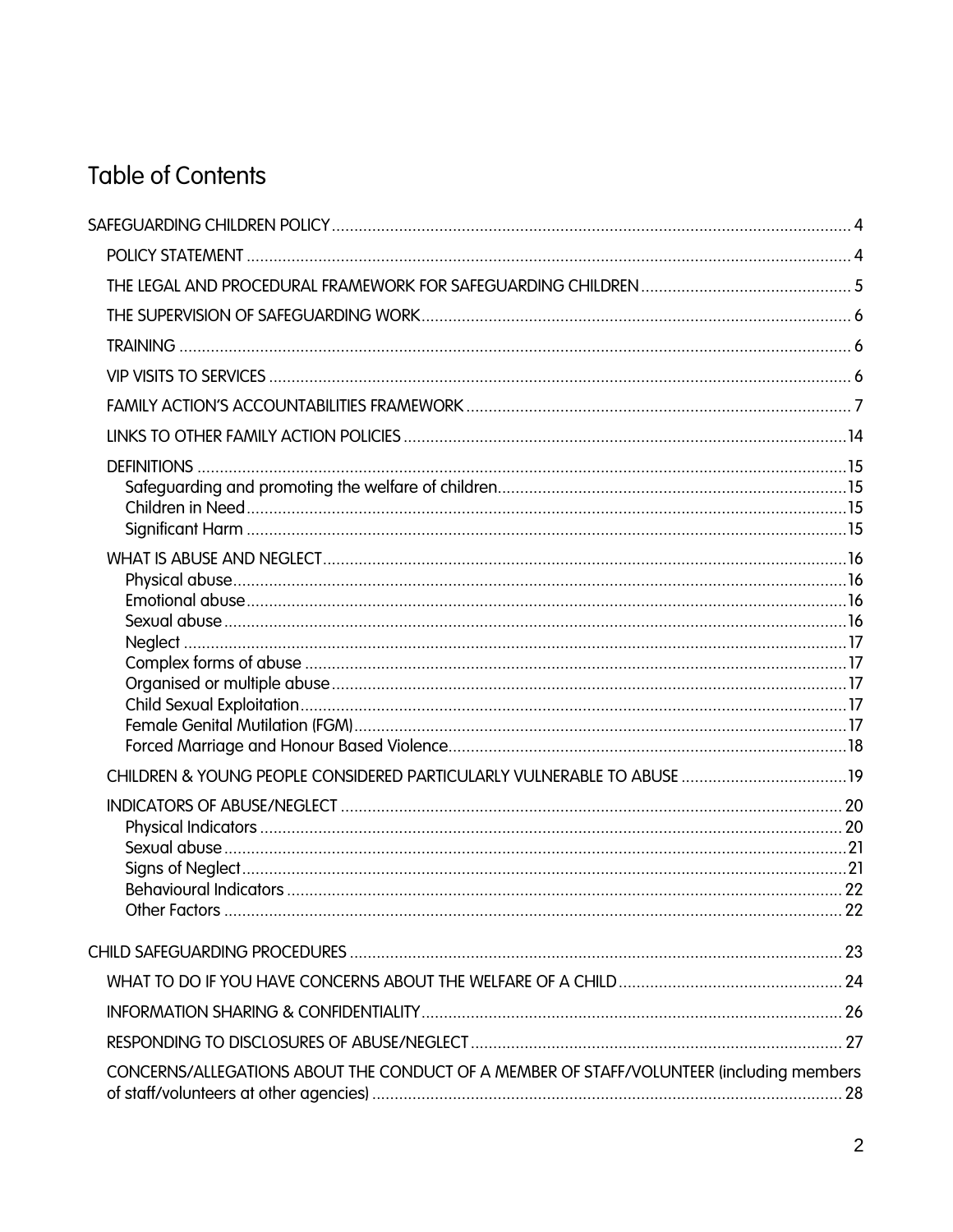<span id="page-2-0"></span>

| <b>APPENDICES</b>                                                                                        |  |
|----------------------------------------------------------------------------------------------------------|--|
|                                                                                                          |  |
|                                                                                                          |  |
|                                                                                                          |  |
|                                                                                                          |  |
| APPENDIX 5 - RESOLVING INTERAGENCY DISAGREEMENTS (escalation procedures) Error! Bookmark not<br>defined. |  |
|                                                                                                          |  |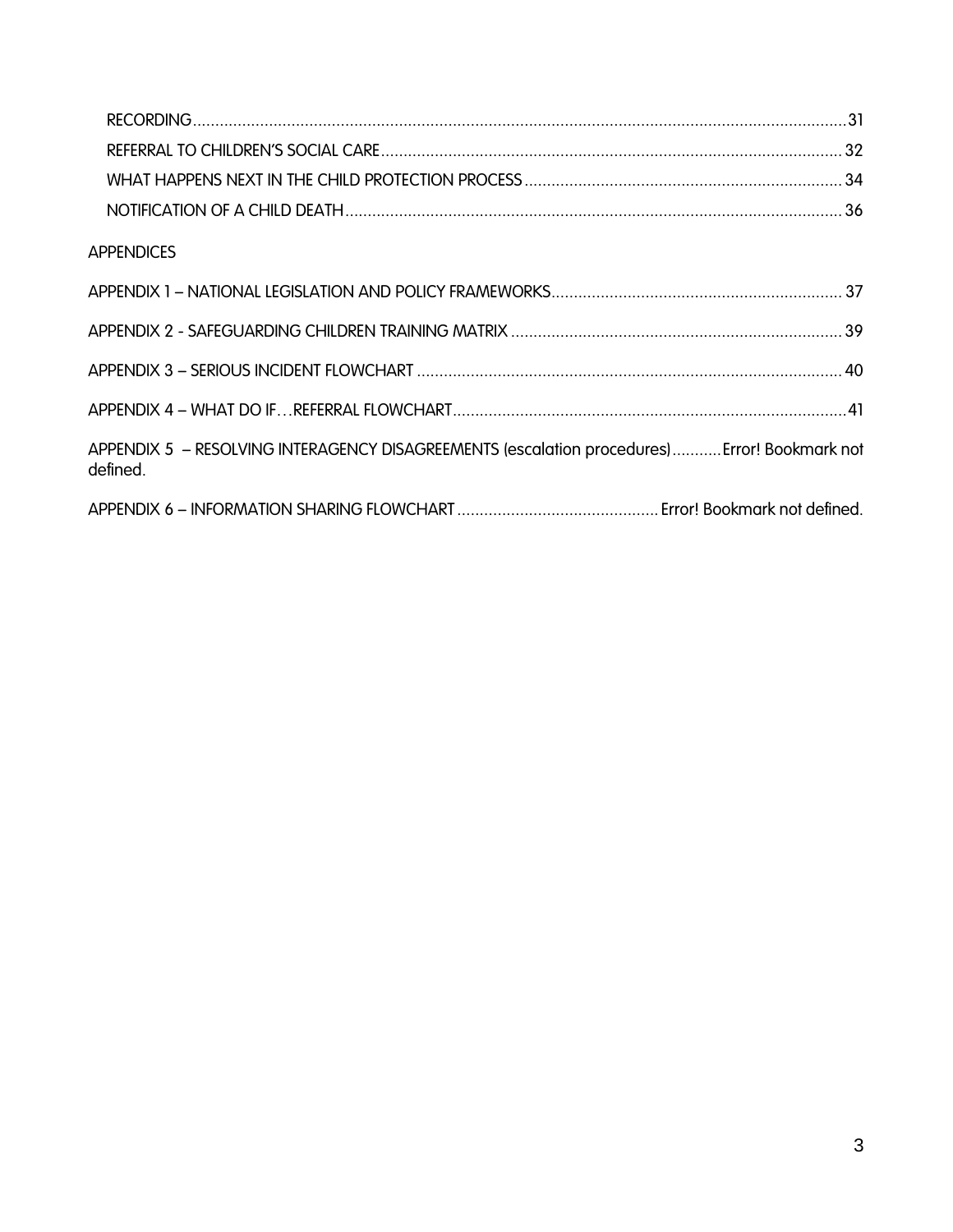## SAFEGUARDING CHILDREN POLICY

## <span id="page-3-0"></span>POLICY STATEMENT

Safeguarding and promoting the welfare of children is everybody's business although our individual roles in the process may be different.

Family Action believes that the welfare of children is paramount and that all children have the right to protection from abuse, regardless of their age, culture, disability, gender, racial origin, language, religious belief or sexual orientation. We recognise our responsibility to safeguard and promote the welfare of children who may be at risk of harm.

This policy applies to all trustees, staff, students and volunteers

A child for the purposes of this policy (as defined by the Children Act 1989 & 2004) is anyone who has not yet reached their 18<sup>th</sup> birthday (regardless of whether they are living independently, in the armed forces, in further education or in state custody).

This policy will be reviewed annually by the Quality, Performance and Safeguarding team.

Clare Lawson, Deputy Director of Quality, Performance and Safeguarding, and Liz Anderson, Head of Quality and Safeguarding are also available to provide support and guidance on complex cases – 07515 429 421/07971 951 626.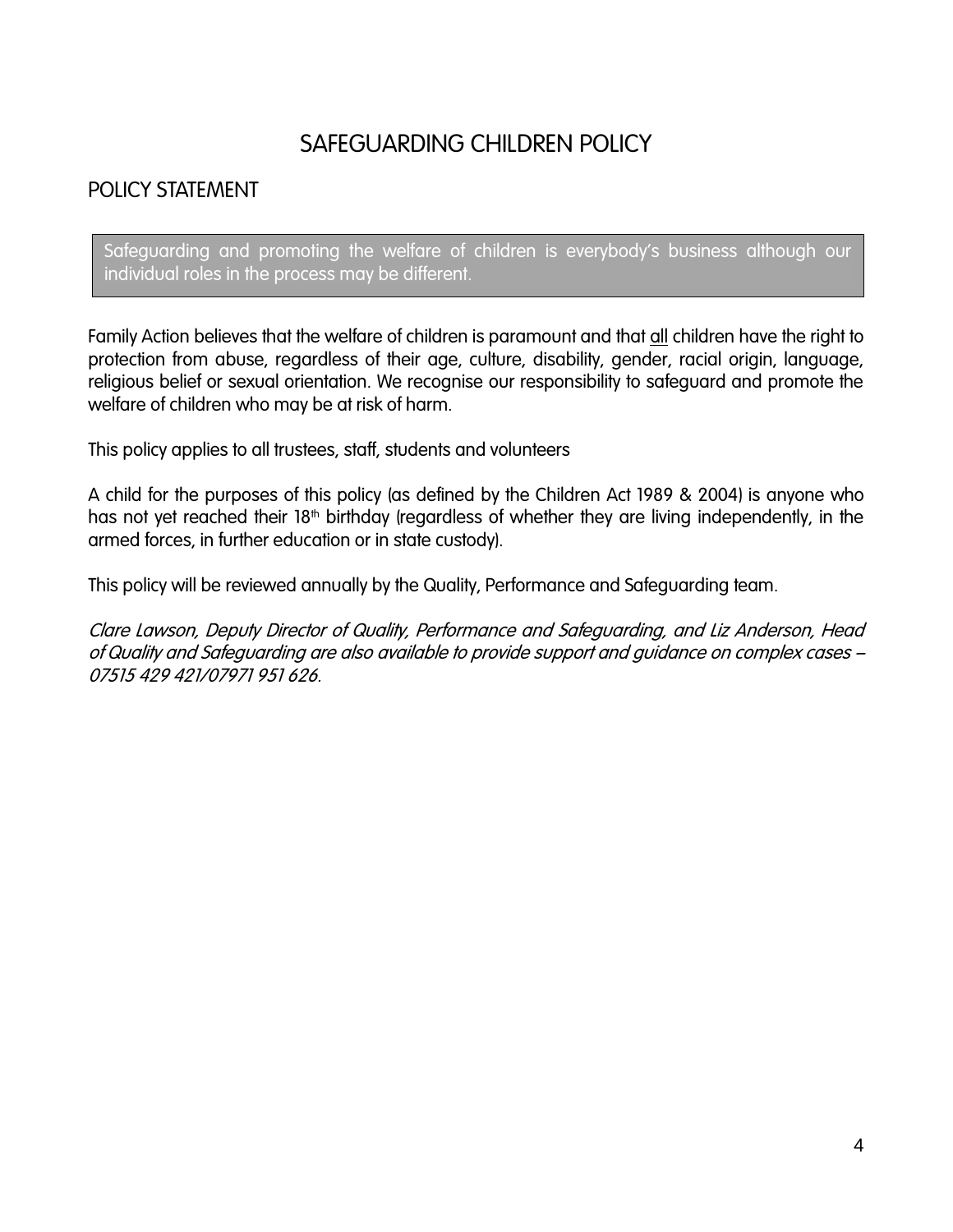## <span id="page-4-0"></span>THE LEGAL AND PROCEDURAL FRAMEWORK FOR SAFEGUARDING CHILDREN

All of the following provide the legal and procedural framework for safeguarding children and young people.

- The Children Act 1989
- The United Nations Convention on the Rights of the Child (ratified by UK Gov.1991)
- The Human Rights Act 1998
- The Framework for Assessment of Children in Need 2000
- Adoption and Children Act 2002
- The Sexual Offences Act 2003
- The Children Act 2004
- Safeguarding Vulnerable Groups Act 2006
- Protection of Freedoms Act 2012
- Anti-Social Behaviour, Crime and Policing Act 2014
- What to do if you're worried a child is being abused: advice for practitioners 2015
- Information Sharing for practitioners providing safeguarding services 2015
- Serious Crime Act 2015
- Counter-Terrorism and Security Act 2015
- The Children and Social Work Act 2017
- Disclosure and Barring Service guidelines
- Working Together to Safeguard Children 2018 statutory guidance which provides a good overview of our various legal responsibilities (available at [https://www.gov.uk/government/publications/working-together-to-safeguard-children--2\)](https://www.gov.uk/government/publications/working-together-to-safeguard-children--2)

For further information see Appendix 1 - National Legislation and Policy Frameworks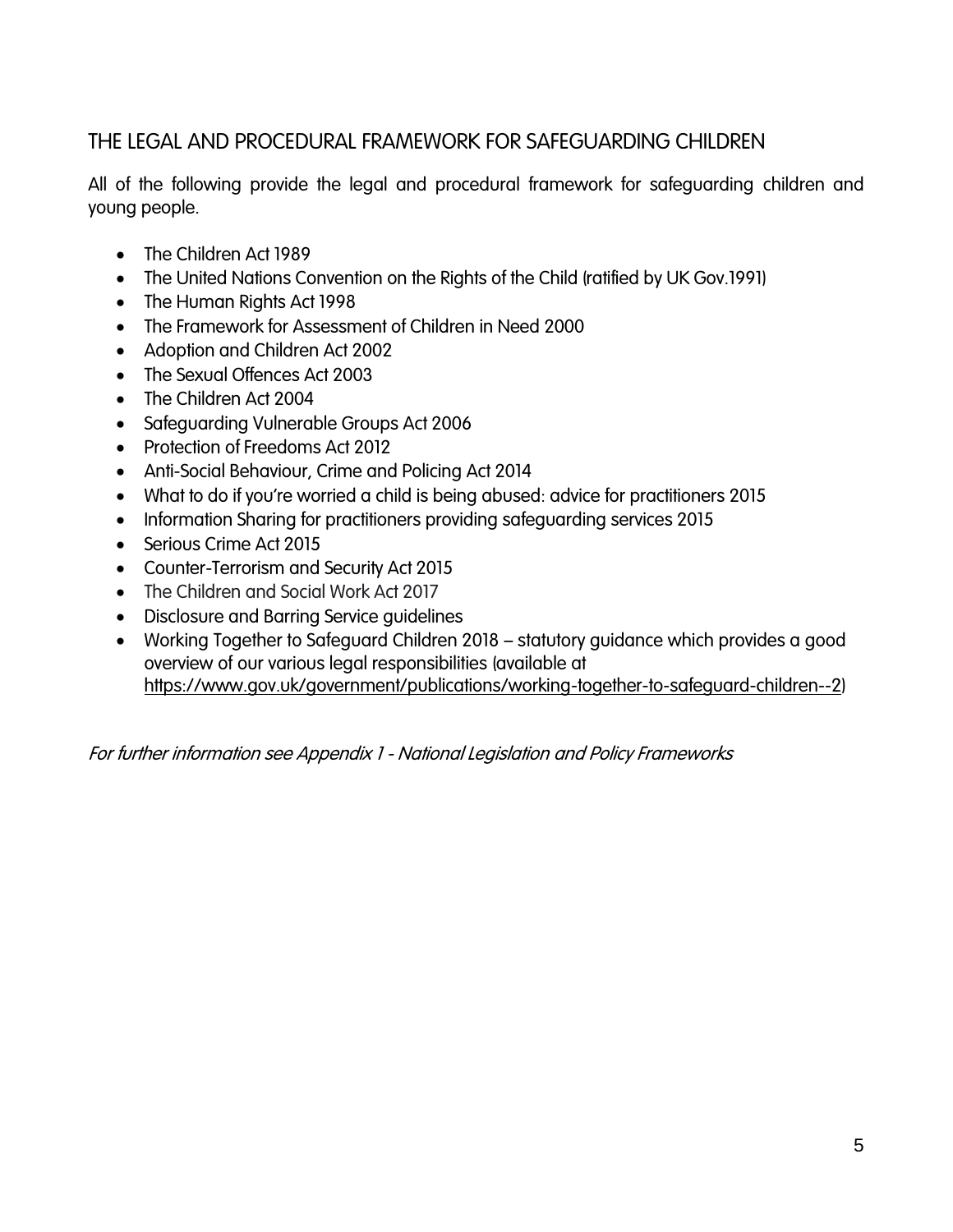### <span id="page-5-0"></span>THE SUPERVISION OF SAFEGUARDING WORK

Supervision plays a critically important role both in our safeguarding work and in ensuring that Family Action remains a safe organisation. All staff should read and be familiar with the Family Action Supervision Policy and the Safeguarding Children Practice Standards.

### <span id="page-5-1"></span>**TRAINING**

#### See Appendix 2 - Safeguarding Children Training Matrix

Family Action is committed to training all staff, students and volunteers in this policy, procedure and Code of Conduct, as part of the induction process. In addition, all staff are required to undertake and successfully complete the Child Protection Awareness and Safeguarding Adults (e-learning) Courses within their induction period and the Safeguarding Children Foundation course (or equivalent) during their probationary period.

Operational staff are required to undertake refresher training, or other specialist training, at least every two years, to ensure they are updated on changes to best practice and legislation. This can be training delivered by the Safeguarding Children Partnership or Family Action.

Managers must keep records of training attended and assess the training needs of staff continuously, ensuring that staff are trained to undertake their roles effectively. Training needs analyses for whole teams and individual staff must be informed by the learning gained via audit, reviews, national learning and developments, service level data and workforce intelligence. Additionally, managers will examine the Safeguarding Children Partnership Training Strategy for their area and identify the prescribed levels and topics of training required by the Safeguarding Children Partnership. This will be incorporated into the training plans for individual staff and whole teams where relevant.

#### <span id="page-5-2"></span>VIP VISITS TO SERVICES

All VIP visits to services or service events must be discussed with and approved by the Operational Manager and Deputy Director; and Family Action's Marketing/Communications departments informed in advance. It is important that all ID is checked and that visitors to a service are accompanied by a staff member at all times and given no unsupervised access to service users. Advice about photography should be sought prior to the visit and appropriate consents obtained. Confidential information must not be shared with VIPs.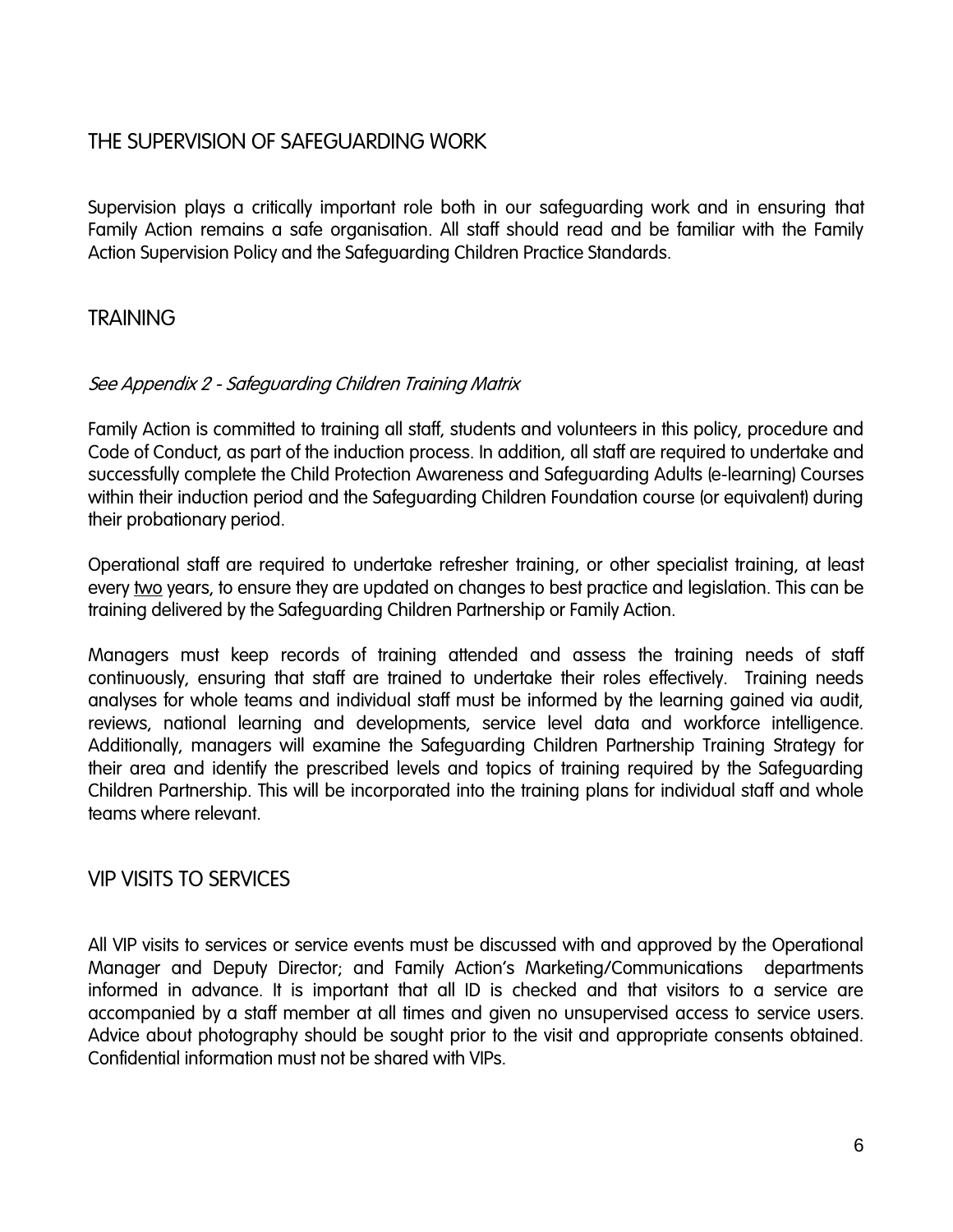## <span id="page-6-0"></span>FAMILY ACTION'S ACCOUNTABILITIES FRAMEWORK

#### Safeguarding is the responsibility of us all.

"Everyone who works with children has a responsibility for keeping them safe. No single practitioner can have a full picture of a child's needs and circumstances and, if children and families are to receive the right help at the right time, everyone who comes into contact with them has a role to play in identifying concerns, sharing information and taking prompt action"

Working Together to Safeguard Children 2018

Staff, students and volunteers are expected to consult their line manager/ supervisor when they have any concerns for the welfare of a child and to discuss any issue openly within supervision. These managers will consult, if needed, with their Operations Managers/Deputy Directors.

For any incident in which the Deputy Director for Safeguarding, Quality and Performance, acting as the Designated Person for the organisation, provides an instruction on how to act in relation to safeguarding a child, this instruction must be followed; even if advice to the contrary is received from another senior manager, including Deputy Directors and members of the Executive group.

Nevertheless Family Action recognises, and will support, the right staff and volunteers to make a referral to Adult/Children's Social Care or the police if they do not feel that their concern has been adequately dealt with, or there is disagreement about the need to refer.

It is the responsibility of managers within each region to identify any differences between this policy and procedures and that of their Local Safeguarding Children Partnership (LSCP) and to ensure all staff, students and volunteers are fully aware and informed of them. If there are differences the policy and procedures of the LSCP take precedence.

#### Named Persons

Family Action requires all Operations Managers to identify people with the requisite experience to act as the named safeguarding person for each of their services. The named person will be required to offer consultation and advice on safeguarding matters to other staff members. The named person will often be the Project Manager, but where this is not the case, the named person must ensure that the line-manager is fully involved in the consultation.

It is for the line manager together with their staff member to make any decisions in respect of the case and to ensure that both the consultation and any decisions have been properly recorded.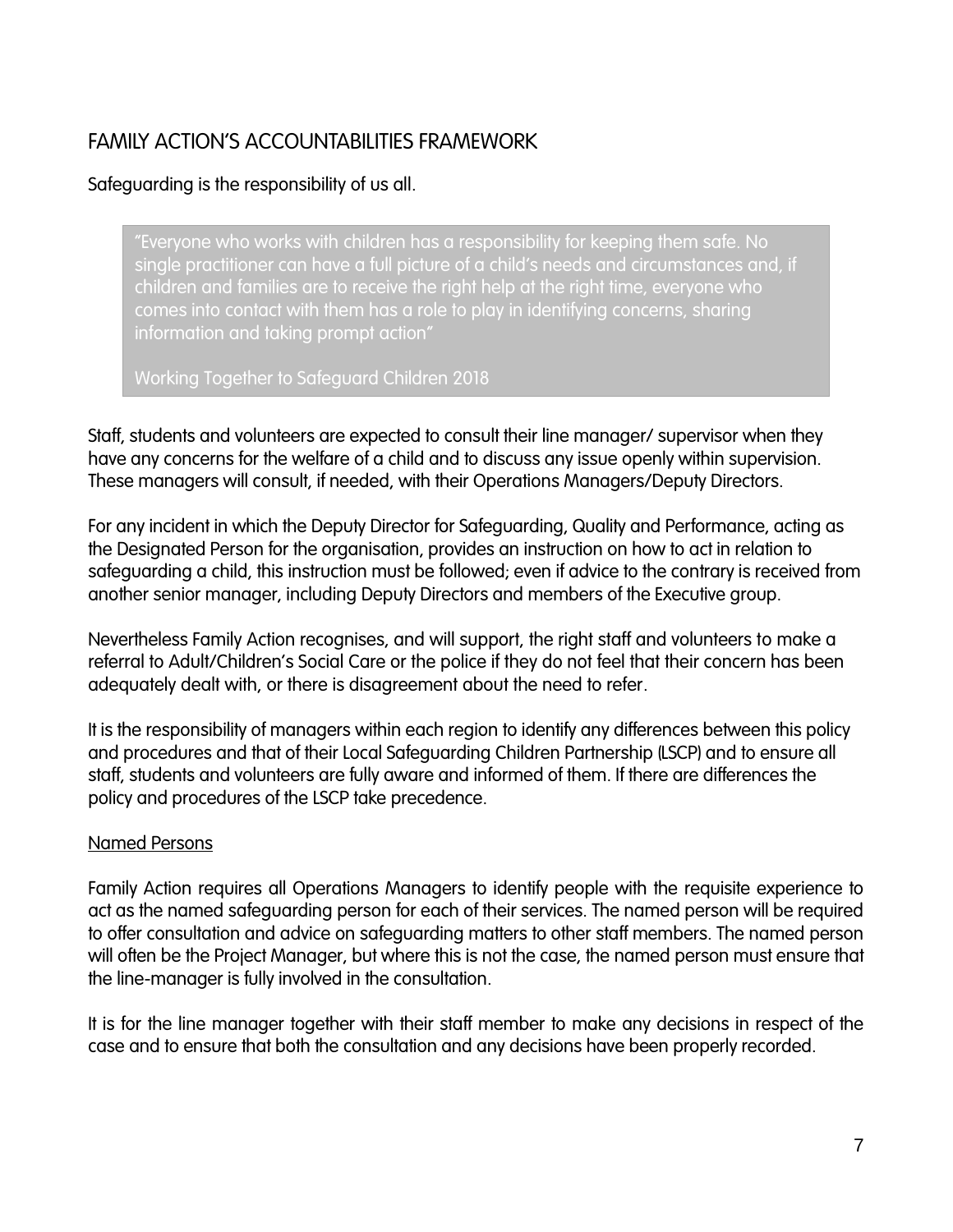If no such person exists within a service, Operations Managers will either allocate the role to someone in an adjacent service or undertake the role themselves. All staff within the regions must be formally notified by their Project Manager of the name and contact details of their named person.

Each Operations Manager must supply a list of their named persons indicating which project they cover, to the Deputy Director of Quality , Performance and Safeguarding and Director of Services and Innovation, annually.

A named person must have:

- a professional qualification in social work or other relevant discipline
- a minimum of five years post qualifying experience of working with child protection issues
- a thorough and current knowledge of safeguarding guidance and legislation
- undertaken more advanced safeguarding training\* which has been appropriately updated
- a sound understanding of their Local Safeguarding Children Partnership's procedures
- a comprehensive knowledge of local networks and services
- the confidence and ability to use sound professional judgement

\* Advanced safeguarding training must include learning objectives related to multi-agency working, involvement in child protection processes. Basic and level 1 safeguarding training is not sufficient. Advanced safeguarding training can be sourced via Safeguarding Children Partnerships in your local area.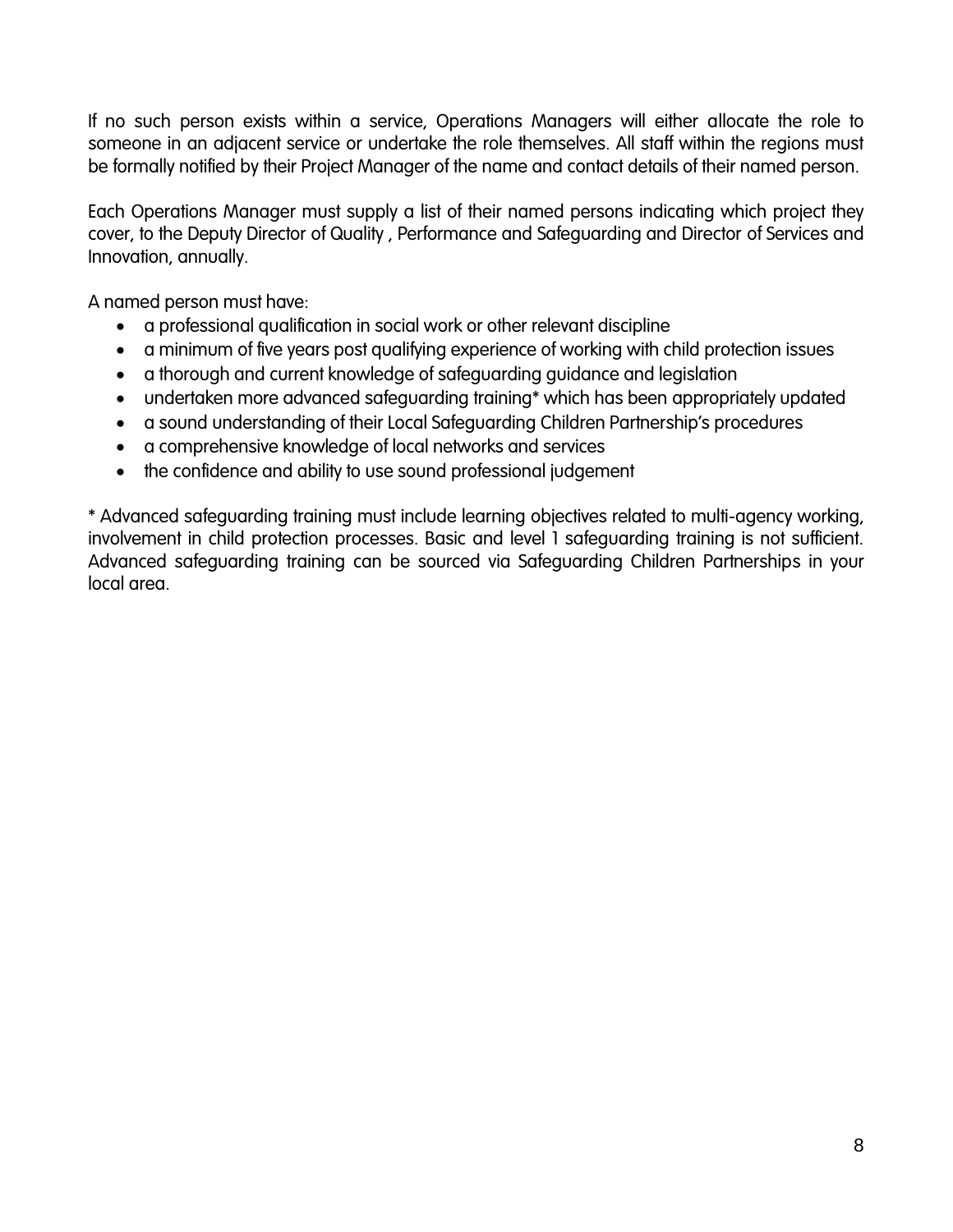| <b>TRUSTEES</b>                                                                    | As part of fulfilling their duties, as laid out by the Charity<br>Commission, trustees must take reasonable steps to protect<br>people from harm who come into contact with the charity.<br>This includes:<br>• People who use Family Action's Services<br>• Staff and volunteers<br>• Others who may come into contact with the charity |  |  |
|------------------------------------------------------------------------------------|------------------------------------------------------------------------------------------------------------------------------------------------------------------------------------------------------------------------------------------------------------------------------------------------------------------------------------------|--|--|
|                                                                                    | through its work.                                                                                                                                                                                                                                                                                                                        |  |  |
| <b>CHIEF EXECUTIVE</b>                                                             | • Accountable to the Trustees for safeguarding within<br>the organisation.                                                                                                                                                                                                                                                               |  |  |
|                                                                                    | • Ensures a clear framework for the management                                                                                                                                                                                                                                                                                           |  |  |
| <b>EXECUTIVE</b>                                                                   | accountability for safeguarding.                                                                                                                                                                                                                                                                                                         |  |  |
| <b>GROUP</b>                                                                       | Accountable to the Chief Executive for safeguarding<br>$\bullet$<br>within their departments.                                                                                                                                                                                                                                            |  |  |
|                                                                                    | Jointly and collectively accountable for overseeing the<br>$\bullet$<br>effectiveness of safeguarding arrangements in the<br>organisation and driving improvements across all<br>departments where required.                                                                                                                             |  |  |
|                                                                                    | Providing leadership on safeguarding as a corporate<br>$\bullet$<br>issue.                                                                                                                                                                                                                                                               |  |  |
|                                                                                    | Ensure that safeguarding is made integral to the<br>$\bullet$<br>Family Action Strategic Plan.                                                                                                                                                                                                                                           |  |  |
|                                                                                    | Ensure that the corporate QA system takes account of<br>$\bullet$                                                                                                                                                                                                                                                                        |  |  |
|                                                                                    | safeguarding.                                                                                                                                                                                                                                                                                                                            |  |  |
|                                                                                    | Safeguarding is given regular consideration at Exec.<br>$\bullet$<br>meetings.                                                                                                                                                                                                                                                           |  |  |
|                                                                                    | <b>Receives</b><br>and<br>requests<br>reports<br>related<br>to<br>safeguarding                                                                                                                                                                                                                                                           |  |  |
| <b>DIRECTOR</b><br><b>OF</b><br><b>SERVICES</b><br><b>AND</b><br><b>INNOVATION</b> | Accountable to the Chief Executive for safeguarding<br>in all projects and services                                                                                                                                                                                                                                                      |  |  |
|                                                                                    | Line management responsibility for the safe delivery,<br>quality and effectiveness of services.                                                                                                                                                                                                                                          |  |  |
|                                                                                    | Commissions specific time limited work to address                                                                                                                                                                                                                                                                                        |  |  |
|                                                                                    | safeguarding issues.                                                                                                                                                                                                                                                                                                                     |  |  |
|                                                                                    | Together with HR ensure that safe recruitment<br>practices are fully employed & that staff appointed<br>have the necessary skills and experience in<br>safeguarding appropriate to their role.                                                                                                                                           |  |  |
|                                                                                    | <b>Ensures</b><br>that<br>effective<br>supervision<br>supports                                                                                                                                                                                                                                                                           |  |  |
|                                                                                    | safeguarding at all levels within the department.                                                                                                                                                                                                                                                                                        |  |  |
|                                                                                    | Ensure that a range of appropriate safeguarding<br>$\bullet$<br>training and budgets are available to meet the needs                                                                                                                                                                                                                     |  |  |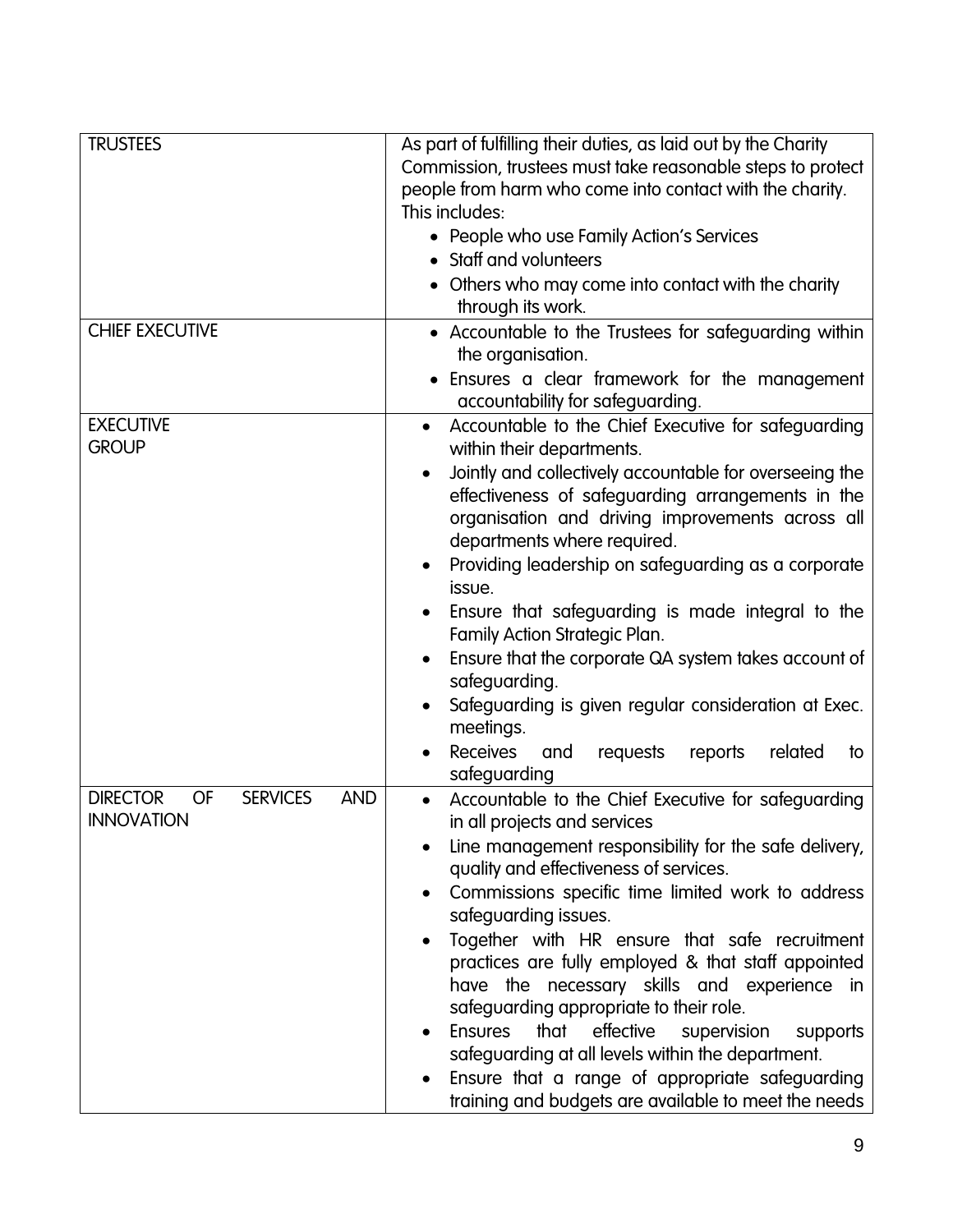|                                              | of the workforce.                                                                                                                                                                                         |
|----------------------------------------------|-----------------------------------------------------------------------------------------------------------------------------------------------------------------------------------------------------------|
|                                              | Commissions the auditing of specific areas of work.<br>$\bullet$                                                                                                                                          |
|                                              | Receives internal reports as part of the Serious Case                                                                                                                                                     |
|                                              | Review and Section 11 processes.                                                                                                                                                                          |
|                                              | the<br>Deputy Director for<br>Manages<br>Quality,<br>$\bullet$                                                                                                                                            |
|                                              | Performance and Safeguarding                                                                                                                                                                              |
| <b>DEPUTY DIRECTORS</b>                      | Accountable to the Director of Services and<br>$\bullet$<br>Innovation for safeguarding in projects and services<br>within their region.<br>Together with the HR Department ensure safe<br>$\bullet$      |
|                                              | recruitment practices are fully employed in the<br>recruitment of both staff and volunteers and that they<br>have the necessary skills and experience in<br>safeguarding, appropriate to the role.        |
|                                              | Line management responsibility for the safe delivery,<br>$\bullet$<br>quality and effectiveness of the services within their<br>region.                                                                   |
|                                              | Ensure all supervisors and managers within their<br>region receive the level of safeguarding training<br>appropriate to their role and responsibilities.                                                  |
|                                              | Ensure effective supervision supports safeguarding in<br>$\bullet$<br>their region.                                                                                                                       |
|                                              | Report on the practice and management<br>of<br>$\bullet$<br>safeguarding in their region and respond<br>to<br>safeguarding audits, as required.                                                           |
|                                              | Offer advice and support to staff on safeguarding<br>$\bullet$<br>issues when Project Managers are absent, as well as<br>providing support to Project Managers, co-ordinators<br>and others as necessary. |
|                                              | Ensure the development of a safeguarding culture<br>within the context of their services.                                                                                                                 |
|                                              | Undertake management reviews when there are<br>$\bullet$<br>concerns about quality and effectiveness in relation to<br>safeguarding and take corrective action where<br>necessary.                        |
|                                              | Cost new services to allow for the implementation of<br>$\bullet$                                                                                                                                         |
|                                              | safeguarding policies and procedures                                                                                                                                                                      |
|                                              | Ensure that regional management meetings have<br>$\bullet$                                                                                                                                                |
|                                              | safeguarding as a standing item on their agenda.                                                                                                                                                          |
|                                              | Ensure that Operational Managers and other direct<br>$\bullet$<br>reports fulfil their responsibilities in relation to<br>safeguarding and the framework for accountability.                              |
| <b>DIRECTOR</b><br><b>DEPUTY</b><br>QUALITY, | Accountable to the Director of Services and<br>$\bullet$                                                                                                                                                  |
| PERFORMANCE AND SAFEGUARDING                 | Innovation for the development of safeguarding                                                                                                                                                            |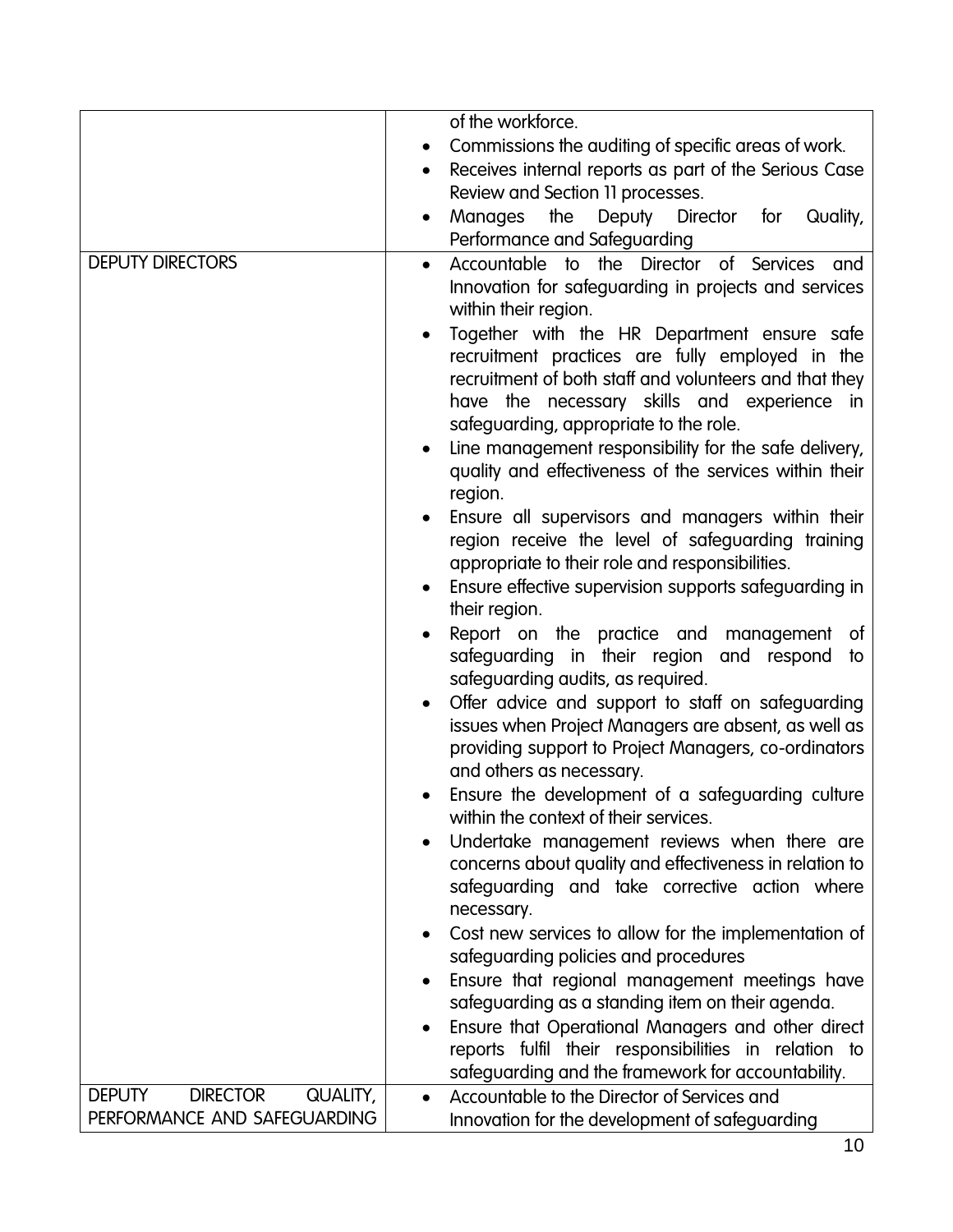| (DESIGNATED PERSON)                               | within the organisation.                                                                                                                                                                                                                                                                                                                                       |
|---------------------------------------------------|----------------------------------------------------------------------------------------------------------------------------------------------------------------------------------------------------------------------------------------------------------------------------------------------------------------------------------------------------------------|
|                                                   | Provide reports to the Trustees and the Executive<br>$\bullet$                                                                                                                                                                                                                                                                                                 |
|                                                   | Group                                                                                                                                                                                                                                                                                                                                                          |
|                                                   | Act as the designated person for the organisation.                                                                                                                                                                                                                                                                                                             |
|                                                   | Regularly receive and collate information in respect of<br>$\bullet$                                                                                                                                                                                                                                                                                           |
|                                                   | safeguarding activity to inform a corporate                                                                                                                                                                                                                                                                                                                    |
|                                                   | assessment of risk for the Executive Group.                                                                                                                                                                                                                                                                                                                    |
|                                                   | Oversee or undertake an annual review and update<br>$\bullet$                                                                                                                                                                                                                                                                                                  |
|                                                   | the Family Action Safeguarding policy, procedures                                                                                                                                                                                                                                                                                                              |
|                                                   | and standards.                                                                                                                                                                                                                                                                                                                                                 |
|                                                   | Responsible for developing and reviewing strategic<br>$\bullet$                                                                                                                                                                                                                                                                                                |
|                                                   | objectives relating to quality, performance and                                                                                                                                                                                                                                                                                                                |
|                                                   | safeguarding                                                                                                                                                                                                                                                                                                                                                   |
|                                                   | Ensure, together with HR, that all new staff are<br>$\bullet$                                                                                                                                                                                                                                                                                                  |
|                                                   | inducted into Family Action's Safeguarding                                                                                                                                                                                                                                                                                                                     |
|                                                   | framework prior to the completion of their                                                                                                                                                                                                                                                                                                                     |
|                                                   | probationary period. Along with HR, oversee the                                                                                                                                                                                                                                                                                                                |
|                                                   | quality of induction for new staff in relation to                                                                                                                                                                                                                                                                                                              |
|                                                   | safeguarding practice and standards; highlighting                                                                                                                                                                                                                                                                                                              |
|                                                   | any issues to the Director of Services.                                                                                                                                                                                                                                                                                                                        |
|                                                   | Review the quality and content of Family Action's<br>$\bullet$<br>Safeguarding and related training to meet the needs                                                                                                                                                                                                                                          |
|                                                   | of the organisation and to ensure any new learning                                                                                                                                                                                                                                                                                                             |
|                                                   | can be fully integrated into working practices.                                                                                                                                                                                                                                                                                                                |
|                                                   | Undertake, analyse and report on safeguarding and<br>$\bullet$                                                                                                                                                                                                                                                                                                 |
|                                                   | practice audits.                                                                                                                                                                                                                                                                                                                                               |
|                                                   | Link Family Action into national safeguarding<br>$\bullet$                                                                                                                                                                                                                                                                                                     |
|                                                   | developments or networks.                                                                                                                                                                                                                                                                                                                                      |
|                                                   | Circulate safeguarding information and updates.<br>$\bullet$                                                                                                                                                                                                                                                                                                   |
| <b>AND</b><br>OF<br><b>QUALITY</b><br><b>HEAD</b> | Accountable to the Deputy Director: Quality,<br>$\bullet$                                                                                                                                                                                                                                                                                                      |
| <b>SAFEGUARDING</b>                               | Performance and Safeguarding                                                                                                                                                                                                                                                                                                                                   |
|                                                   | Act as the deputy to the Deputy Director of Quality,<br>$\bullet$                                                                                                                                                                                                                                                                                              |
|                                                   | Performance and Safeguarding including when                                                                                                                                                                                                                                                                                                                    |
|                                                   | complex safeguarding queries arise.                                                                                                                                                                                                                                                                                                                            |
|                                                   | Report to senior colleagues and working groups                                                                                                                                                                                                                                                                                                                 |
|                                                   | when areas of risk, training needs and improvements<br>are noted                                                                                                                                                                                                                                                                                               |
|                                                   |                                                                                                                                                                                                                                                                                                                                                                |
|                                                   |                                                                                                                                                                                                                                                                                                                                                                |
|                                                   |                                                                                                                                                                                                                                                                                                                                                                |
|                                                   |                                                                                                                                                                                                                                                                                                                                                                |
|                                                   |                                                                                                                                                                                                                                                                                                                                                                |
|                                                   |                                                                                                                                                                                                                                                                                                                                                                |
|                                                   |                                                                                                                                                                                                                                                                                                                                                                |
| OPERATIONAL/PROJECT/SERVICE<br><b>MANAGERS</b>    | Accountable to their manager for safeguarding in<br>their project or service(s).<br>Together with the HR Department, ensure safe<br>$\bullet$<br>recruitment practices are fully employed in the<br>recruitment of both staff and volunteers and that they<br>have the necessary skills and experience in<br>safeguarding,<br>practice,<br>management or other |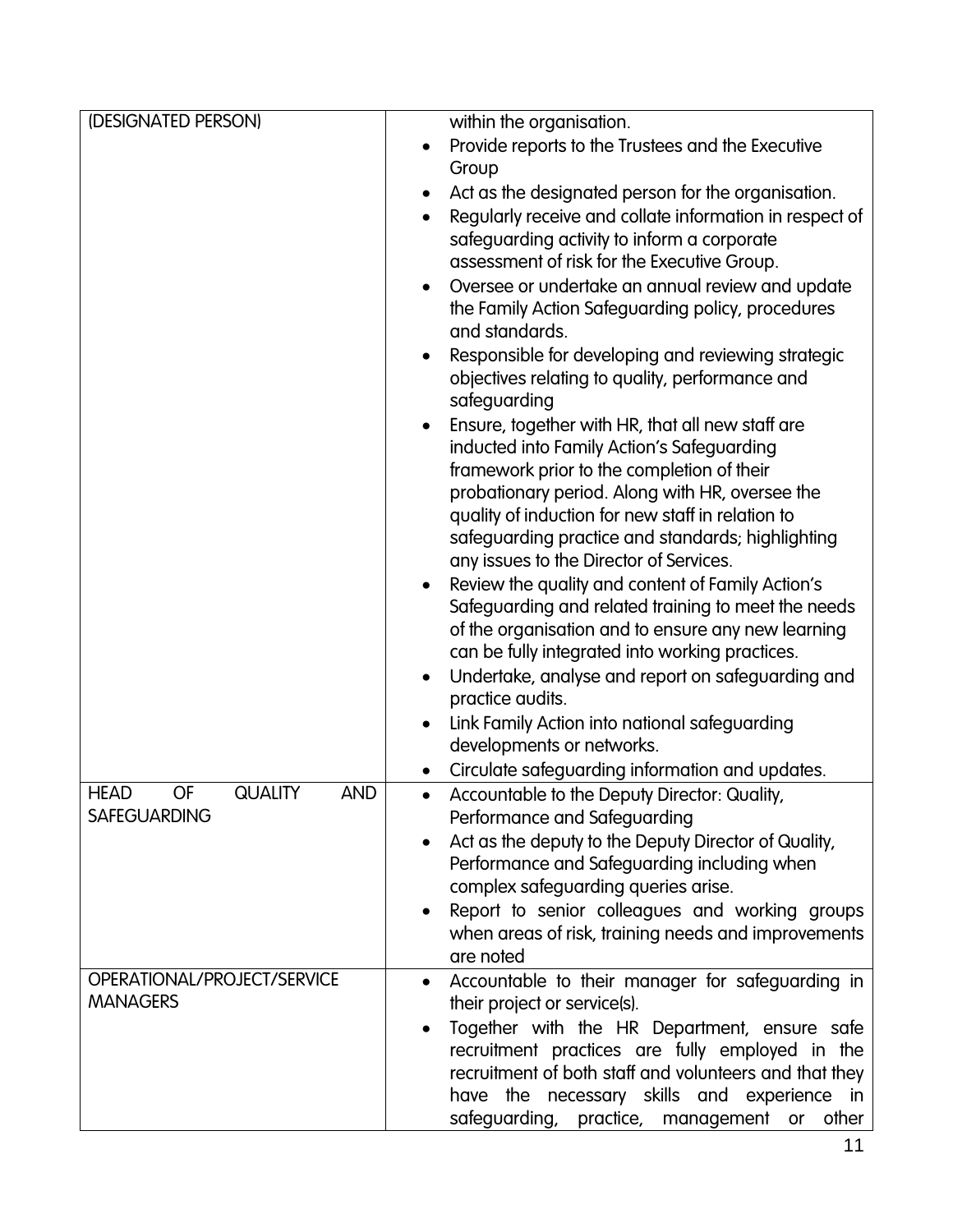|           | requirements, as appropriate to the role.                                                                      |
|-----------|----------------------------------------------------------------------------------------------------------------|
|           | Line management responsibility for the safe delivery,                                                          |
|           | quality and effectiveness of services provided by their                                                        |
|           | project/s.                                                                                                     |
| $\bullet$ | Responsibility to establish and maintain effective<br>relationships with other agencies locally in relation to |
|           | safeguarding and to challenge when appropriate.                                                                |
| $\bullet$ | Ensure that safeguarding is integral to all Family                                                             |
|           | Action processes for the assessment, analysis,                                                                 |
|           | planning and reviewing of outcomes, in our work                                                                |
|           | with service users.                                                                                            |
| $\bullet$ | Ensure all their staff receive safeguarding training                                                           |
|           | and support commensurate with their need.                                                                      |
| $\bullet$ | Ensure that all files clearly identify where there are<br>concerns for the welfare of a child and that files   |
|           | comply with organisational standards.                                                                          |
| $\bullet$ | Ensure that supervision is provided to staff in line with                                                      |
|           | Family Action's supervision policy taking into account                                                         |
|           | any safeguarding issues, the complexity of the work                                                            |
|           | and experience of the staff member.                                                                            |
|           | Ensure that supervision sessions record reflective<br>practice and any decisions made are transferred to       |
|           | the case file – all records are signed and dated.                                                              |
| $\bullet$ | Ensure that the assessment of risk and need, each                                                              |
|           | case is regularly reviewed and an escalation                                                                   |
|           | process, implemented as necessary.                                                                             |
| $\bullet$ | Ensure that safeguarding practice is regularly                                                                 |
|           | discussed in supervision to identify any training                                                              |
|           | needs and is included within the staff appraisal<br>process.                                                   |
|           | Ensure that there is a written Safeguarding Statement                                                          |
|           | clearly displayed in each service.                                                                             |
| $\bullet$ | Ensure that Safeguarding is a standing item on team                                                            |
|           | meeting agendas.                                                                                               |
| $\bullet$ | Ensure that supervisors regularly read case files and                                                          |
|           | counter sign them.                                                                                             |
| $\bullet$ | Undertake periodic file audits in line with Family<br>Action Safeguarding Children Practice Standards and      |
|           | the Quality Assurance Framework                                                                                |
| ٠         | Make to Children's Social Care, as necessary.                                                                  |
|           | Provide information on safeguarding activity to the                                                            |
|           | regional manager and the safeguarding manager as                                                               |
|           | required.                                                                                                      |
|           | Ensure that all direct reports fulfil their responsibilities                                                   |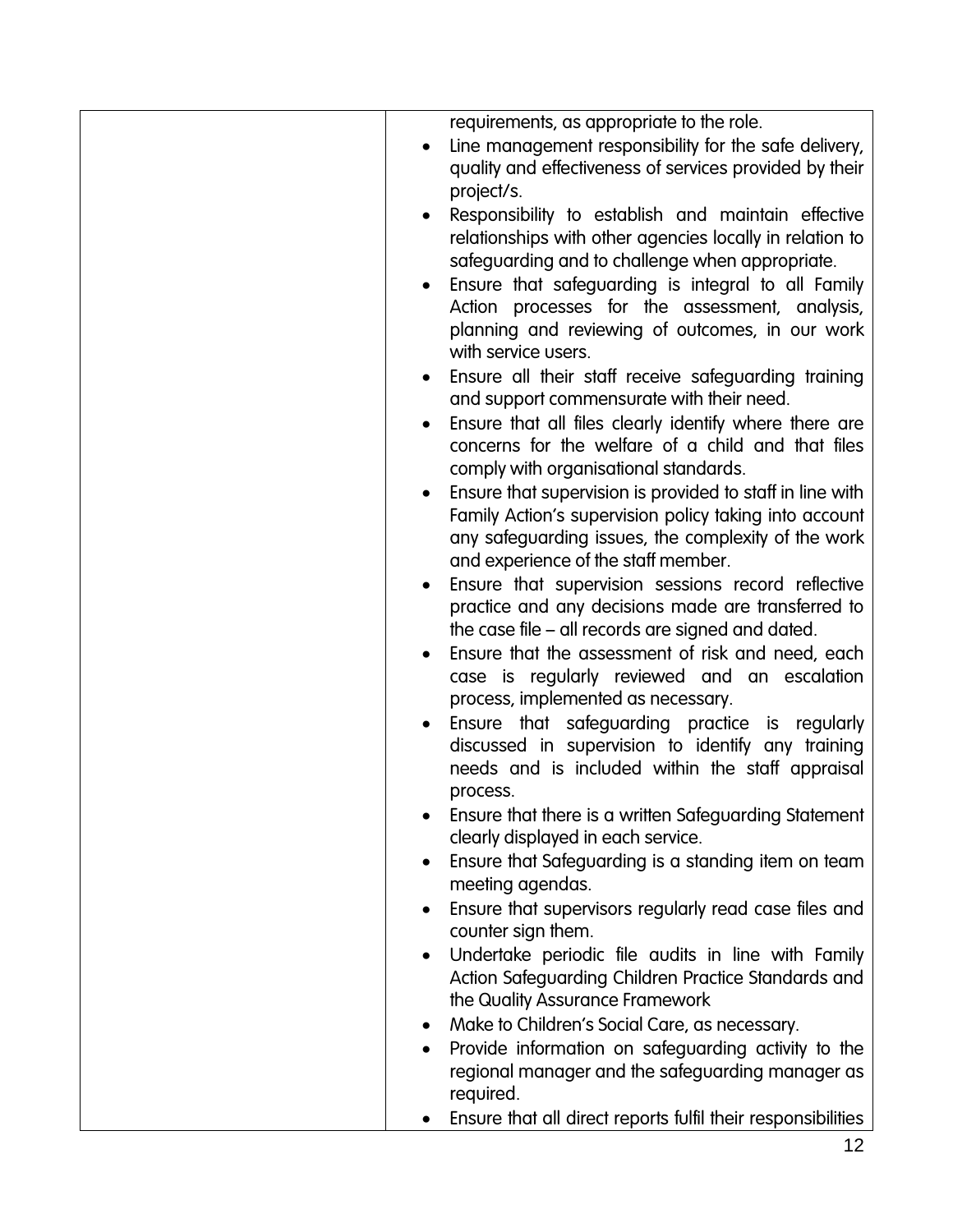| <b>NAMED PERSONS</b>                                                                                                                   | in relation to this safeguarding policy, the framework<br>for accountability and other relevant policies.<br>Offer consultation and advice locally, to staff together<br>$\bullet$<br>with their line-manager, on safeguarding issues. See                                                                                                                                                                                                                                                                                                                                                                                                                                                                                                                                                                                                                                                                                                                                                              |
|----------------------------------------------------------------------------------------------------------------------------------------|---------------------------------------------------------------------------------------------------------------------------------------------------------------------------------------------------------------------------------------------------------------------------------------------------------------------------------------------------------------------------------------------------------------------------------------------------------------------------------------------------------------------------------------------------------------------------------------------------------------------------------------------------------------------------------------------------------------------------------------------------------------------------------------------------------------------------------------------------------------------------------------------------------------------------------------------------------------------------------------------------------|
| <b>ALL</b><br><b>STAFF</b><br><b>AND</b><br><b>VOLUNTEERS</b><br>(INCLUDING STUDENTS AND SERVICE<br><b>USERS ACTING AS VOLUNTEERS)</b> | roll profile on page 12 of this policy.<br>Accountable to their project or service manager for<br>$\bullet$<br>safeguarding within their work.<br>Responsibility for the safe delivery, quality and<br>effectiveness of the services they provide.<br>Are alert to safeguarding issues in all aspects of their<br>work.<br>Keep accurate and timely records which are signed<br>and comply with Family Action's<br>and dated<br>file<br>relation<br>procedures<br>format<br>to<br>in<br>and<br>management.<br>Remember that the welfare of the child is paramount<br>and draw to the attention of line management any<br>concerns they may have for the welfare of a child.<br>Make referrals to Children's Social Care as necessary.<br>Use supervision and appraisal to reflect on practice<br>in relation to safeguarding.<br>Undertake safeguarding training as required.<br>Cooperate fully with any investigation or assessment<br>of a child suspected to be experiencing or at risk of<br>harm. |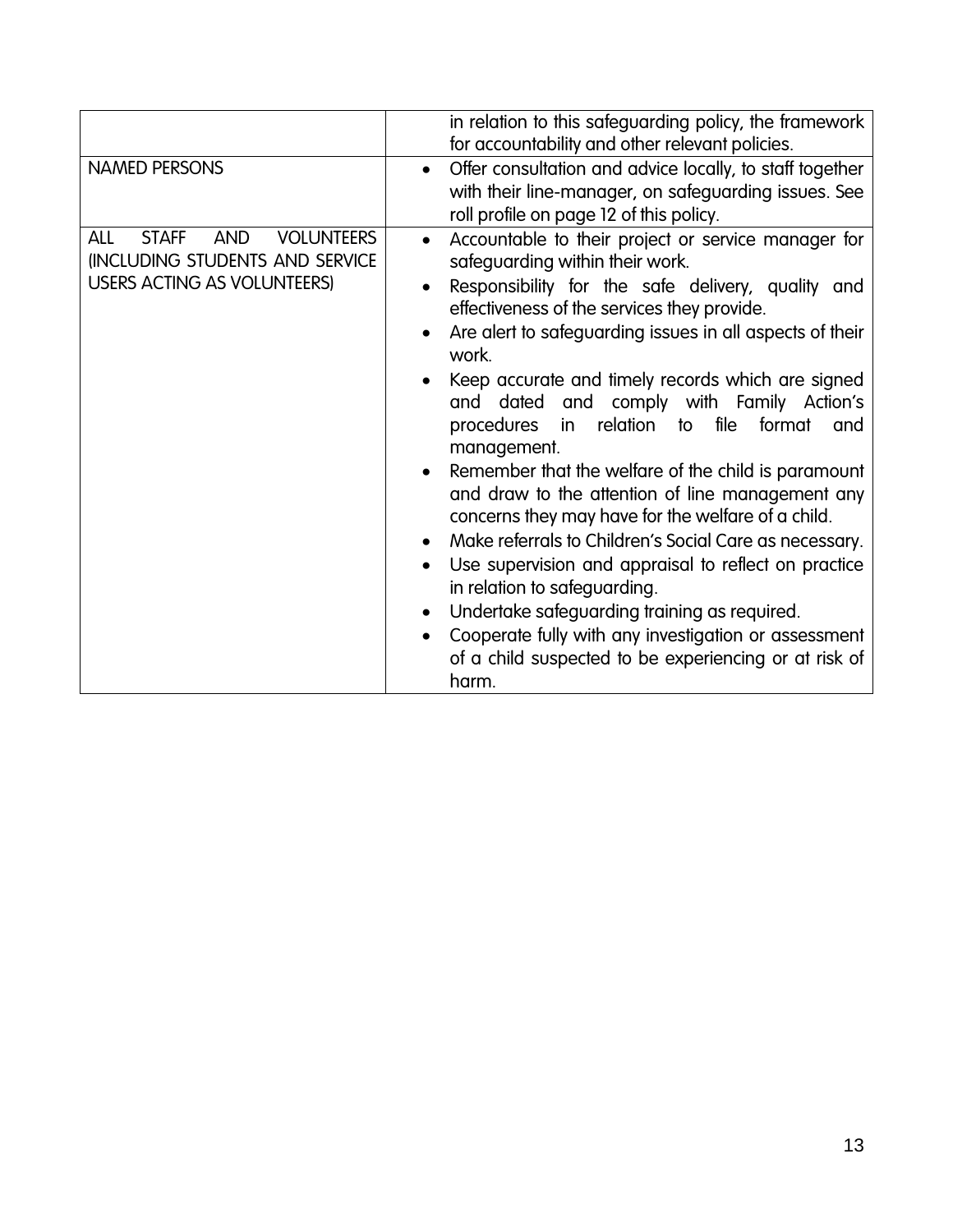## <span id="page-13-0"></span>LINKS TO OTHER FAMILY ACTION POLICIES

All staff involved with safeguarding and child protection work, need to bear in mind the other organisational policies which support their work and provide guidance:

- Social Care Induction
- Diversity and Equality
- **•** Supervision
- Whistle blowing
- Sharing information and confidentiality
- **•** Safeguarding Adults
- Code of conduct
- Lone working
- Health and Safety
- Complaints
- Serious Incident Flowchart
- Anti bullying
- E-safety
- **•** Escalation
- Recruitment

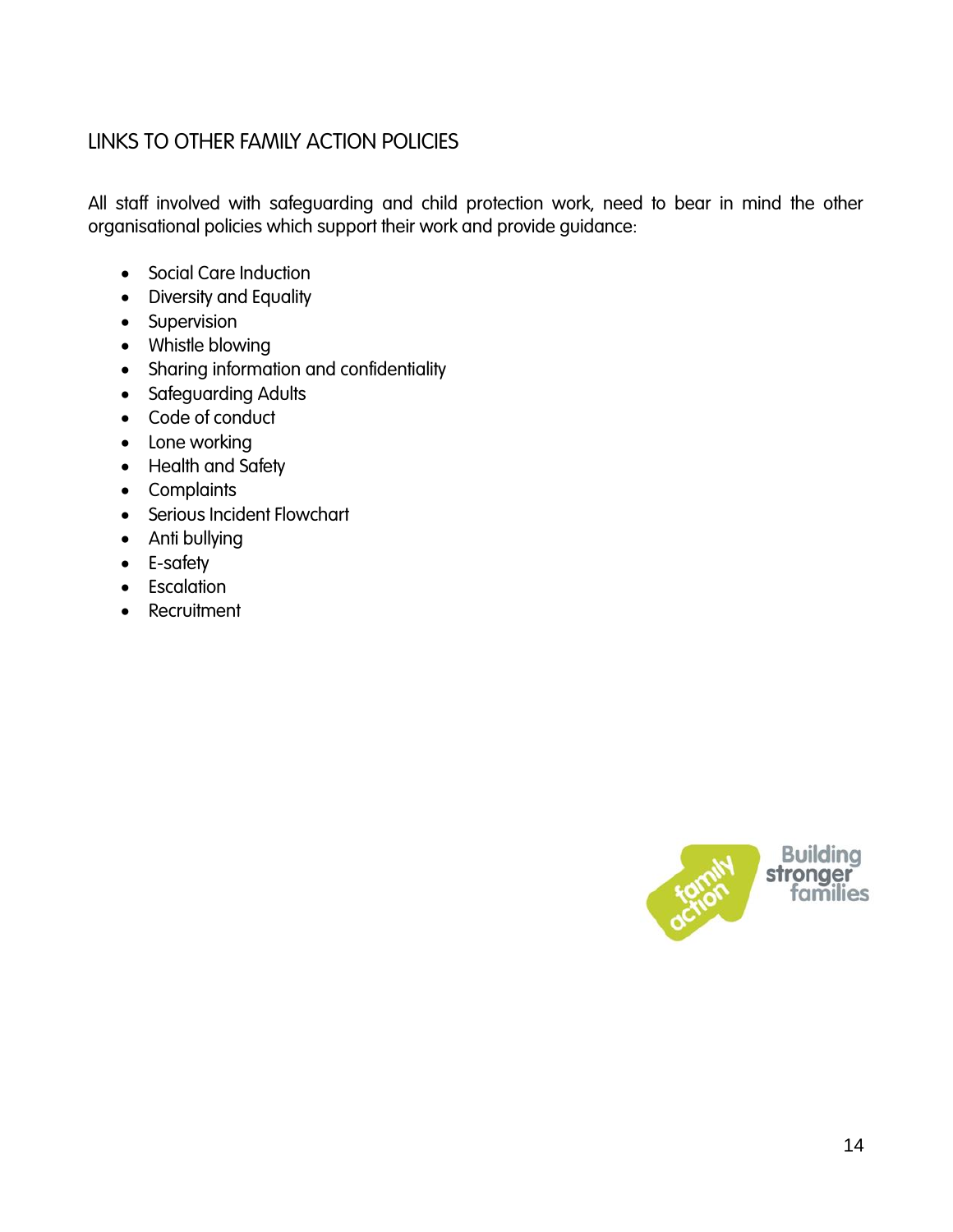## <span id="page-14-0"></span>**DEFINITIONS**

<span id="page-14-1"></span>Safeguarding and promoting the welfare of children This is defined as:

- Protecting children from maltreatment
- Preventing the impairment of children's health and development
- Ensuring that children are growing up in circumstances consistent with the provision of safe and effective care
- Taking action to enable all children to have the best life chances
- Acting in the best interests of children

Within 'Working Together' 2018 there is an increased emphasis on early help being more effective in promoting the welfare of children than reacting later. That means intervening at the earliest possible point in order to support parents in caring for their children and to prevent any concerns escalating. This is entirely consistent with Family Action's ethos and approach but does not override the principle that the child's welfare is paramount.

#### <span id="page-14-2"></span>Children in Need

A "Child in need" is defined by S17 of the Children Act 1989 as one who is unlikely to reach or maintain a satisfactory level of health or development, or their health or development will be significantly impaired without the provision of services by a local authority. This includes disabled children.

#### <span id="page-14-3"></span>Significant Harm

The Children Act 1989 introduced the concept of significant harm as the threshold that justifies compulsory intervention in family life in the best interests of children. It places a duty on Children's Social Care to make enquiries to decide whether they should take action to safeguard or promote the welfare of a child who is suffering, or likely to suffer, significant harm.

"Harm" is defined as: ill treatment (including sexual and non-physical abuse) or impairment of health (physical or mental) or development (physical, intellectual, emotional, social or behavioural). The Adoption and Children Act 2002 amended the definition of harm so that it also includes the harm which may be caused by seeing or hearing the ill-treatment of another (e.g. witnessing abuse directed at another child or adult, including domestic abuse).

There are no absolute criteria for significant harm. Sometimes a single traumatic event may constitute significant harm e.g. a violent assault. More often, significant harm is a compilation of significant events both acute and long standing, which interrupt, change or damage a child's physical or psychological development. The corrosiveness of long term emotional, physical, sexual abuse or neglect can cause impairment to the extent that it constitutes significant harm.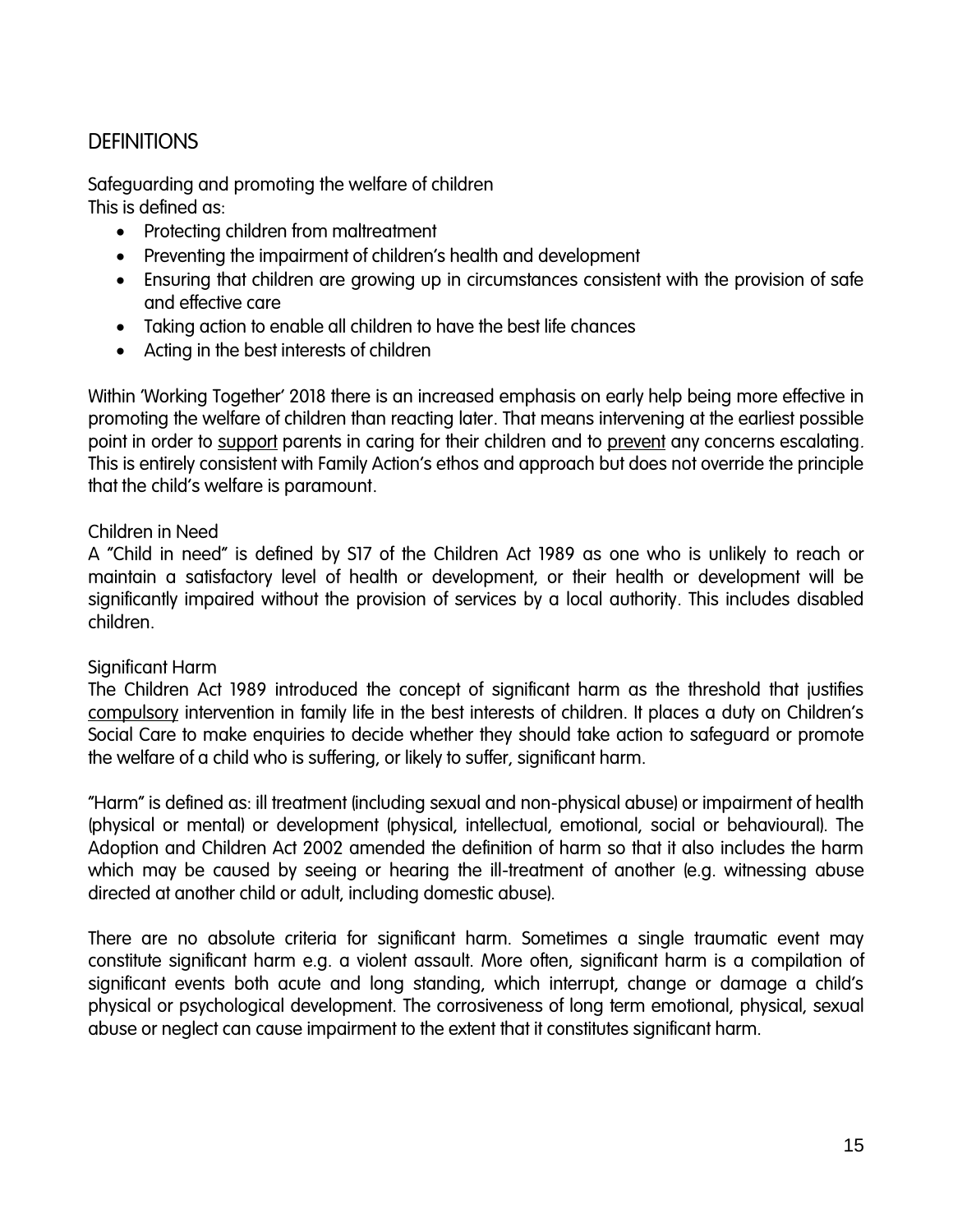## <span id="page-15-0"></span>WHAT IS ABUSE AND NEGLECT

Abuse and neglect are forms of maltreatment of a child. Somebody may abuse or neglect a child by inflicting harm, or by failing to act to prevent harm. Children may be abused in a family or an institution or a community setting, by those known to them, or by a stranger. They may be abused by an adult/adults, or another child/children, or harmed by witnessing the abuse of another person. The abuse and neglect of children takes place in all sectors of our community.

#### <span id="page-15-1"></span>Physical abuse

may include: hitting, shaking, throwing, poisoning, burning or scalding, drowning, suffocating or, otherwise causing physical harm to a child. Physical harm may also be caused when a parent/carer fabricates the symptoms of, or deliberately induces, illness in a child.

#### <span id="page-15-2"></span>Emotional abuse

Emotional abuse is the persistent emotional ill treatment of a child such as to cause severe and persistent adverse effects on the child's emotional development. It may involve:

- Conveying to the child that they are worthless or unloved, inadequate, or valued only insofar as they meet the needs of another person.
- not giving the child opportunities to express their views, deliberately silencing them or 'making fun' of what they say or how they communicate.
- age or developmentally inappropriate expectations being imposed on a child. These may include interactions that are beyond the child's developmental capability as well as overprotection and limitation of exploration and learning, or preventing the child participating in normal social interaction.
- seeing or hearing the ill treatment of another.
- bullying (including cyber bullying), causing children to feel frequently frightened or in danger or the exploitation or corruption of children.

Some level of emotional abuse is involved in all types of maltreatment of a child although it may occur alone.

#### <span id="page-15-3"></span>Sexual abuse

Sexual abuse may involve:

- Forcing or enticing a child or young person to take part in sexual activities (not necessarily involving a high level of violence, whether or not the child is aware of what is happening).
- physical contact, including assault by penetration (for example rape or oral sex) or nonpenetrative acts such as masturbation, kissing, rubbing and touching in or outside of clothing.
- Non-contact activities, such as involving children in looking at or in the production of sexual images or watching sexual activities, or encouraging children to behave in sexually inappropriate ways, or grooming a child in preparation for abuse (including via the internet).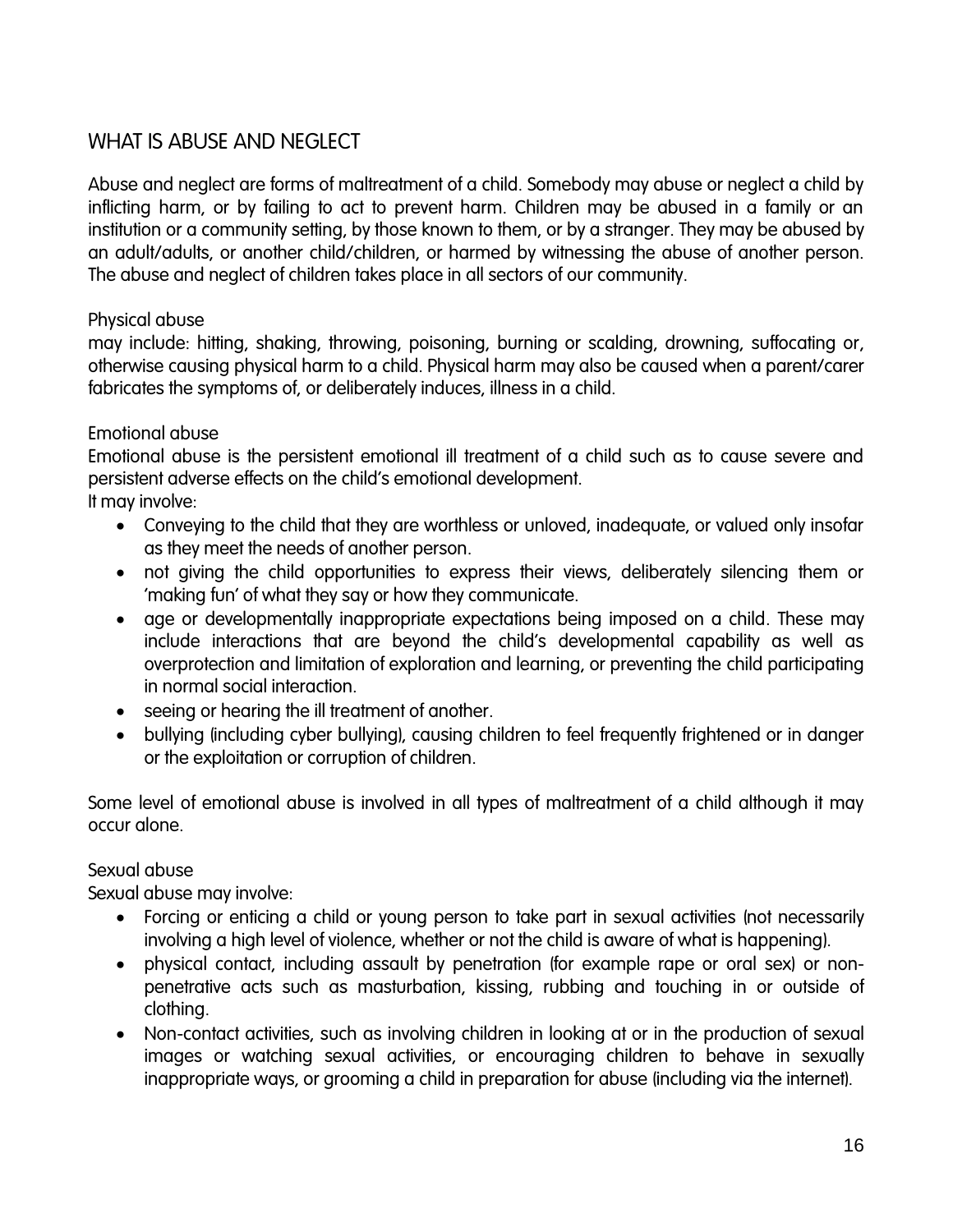Sexual abuse is not solely perpetrated by adult males. Women can also commit acts of sexual abuse, as can other children.

NB: Child Sexual Exploitation is a form of sexual abuse

#### <span id="page-16-0"></span>**Neglect**

#### Neglect involves:

The persistent failure to meet a child's basic physical, and/or, psychological needs is likely to result in the serious impairment of the child's health or development. Neglect may occur in pregnancy as a result of maternal substance abuse, or failure to access necessary ante-natal care. Once a child is born, neglect may involve a parent or carer:

- Failing to provide adequate food, clothing and shelter (including exclusion from home or abandonment).
- Failing to protect a child from physical and emotional harm or danger, or
- Failing to ensure access to appropriate medical care or treatment
- Being unresponsiveness to, a child's basic emotional needs.

#### <span id="page-16-1"></span>Complex forms of abuse

<span id="page-16-2"></span>Organised or multiple abuse

This involves:

- Abuse involving one or more perpetrators and a number of related or unrelated abused children and young people.
- Organised and multiple abuse as part of a network of abuse across family or community, and within institutions such as residential homes or schools.

Organised and multiple abuse can be a feature of Female Genital Mutilation, Child trafficking, Child Sexual Exploitation and other forms of sexual abuse

In some cases perpetrators act with others to abuse children, in others they act alone or they may use an institutional framework or a position of authority to access and groom children for abuse.

#### <span id="page-16-3"></span>Child Sexual Exploitation

#### (The statutory definition of CSE was revised and published in February 2017)

"Child sexual exploitation is a form of child sexual abuse. It occurs where an individual or group takes advantage of an imbalance of power to coerce, manipulate or deceive a child or young person under the age of 18 into sexual activity (a) in exchange for something the victim needs or wants, and/or (b) for the financial advantage or increased status of the perpetrator or facilitator. The victim may have been sexually exploited even if the sexual activity appears consensual. Child sexual exploitation does not always involve physical contact; it can also occur through the use of technology."

Please read the local CSE procedure and guidance on the Safeguarding Children Partnership website for your area; and if CSE is still suspected, follow the procedure taking all action required.

<span id="page-16-4"></span>Female Genital Mutilation (FGM)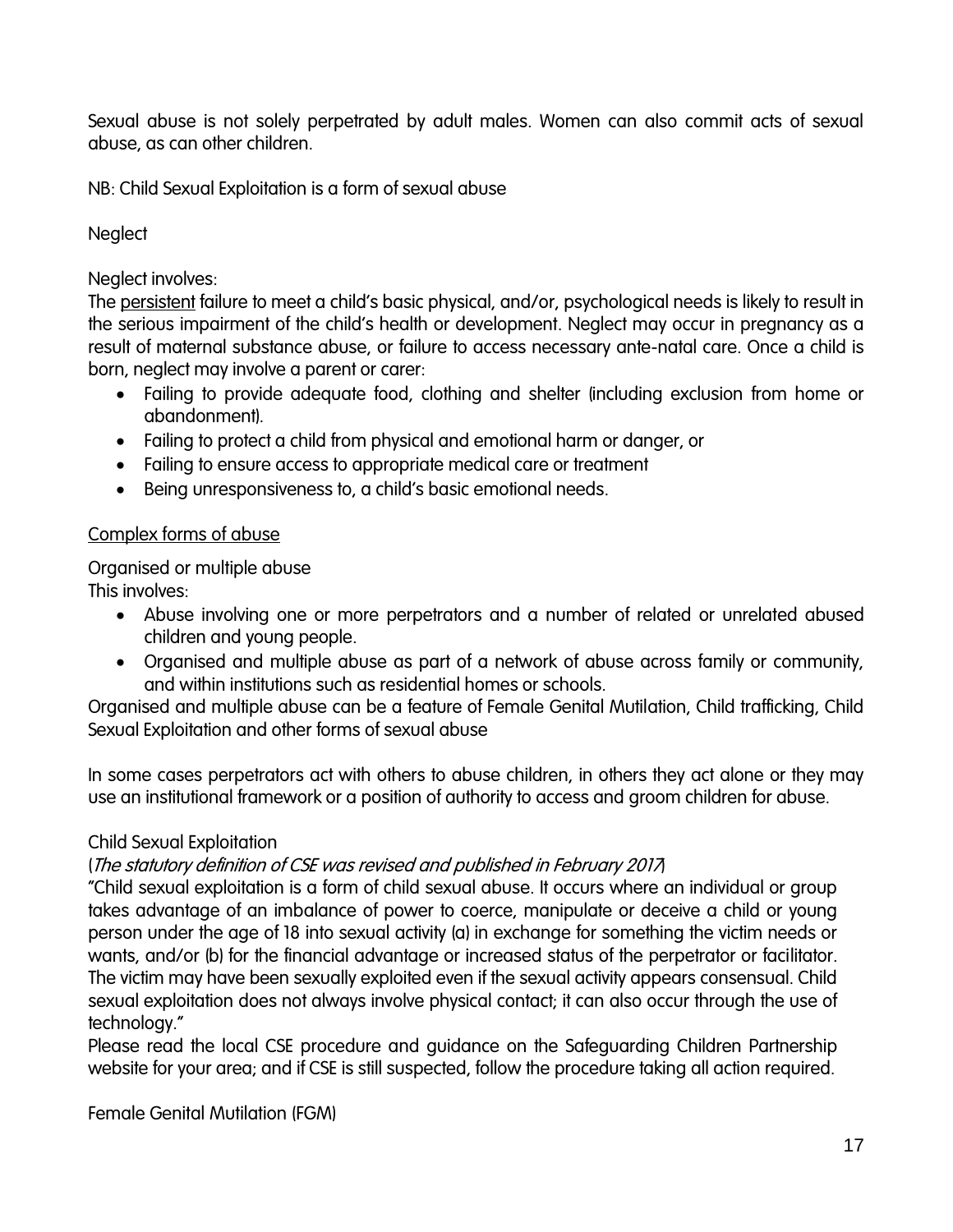FGM comprises all procedures involving partial or total removal of the external female genitalia or other injury to the female genital organs for nonmedical reasons. It has no health benefits and harms girls and women in many ways. It involves removing and damaging healthy and normal female genital tissue, and hence interferes with the natural function of girls' and women's bodies. The practice causes severe pain and has several immediate and long-term health consequences, including difficulties in childbirth also causing dangers to the child.

Carrying out FGM procedures or failing to protect a child from any associated procedures, is a criminal offence.

Please read the local FGM procedure and guidance on the Safeguarding Children Partnership website for your area; and if FGM is still suspected or the child is deemed to be at potential risk of FGM, follow the procedure taking all action required.

#### <span id="page-17-0"></span>Forced Marriage and Honour Based Violence

Honour Based Violence (HBV) is a term used to describe violence committed within the context of the immediate or extended family, motivated by a perceived need to restore standing within the community, which is presumed to have been lost through the behaviour of the victim. Most victims of HBV are women or girls, although men and boys may also be at risk.

Women and girls may be perceived to 'lose honour' through expressions of autonomy, particularly if this autonomy occurs within the area of sexuality and/or choosing to not enter into a marriage that has been arranged for them or is favoured by family members.

Men may be targeted either by the family of a woman who they are believed to have 'dishonoured', in which case both parties may be at risk, or by their own family if they are believed to be homosexual.

Please read the local procedures and guidance relating to Forced Marriage and Honour Based Violence on the Safeguarding Children Partnership website and the Local Safeguarding Adults Website for your area. If Forced Marriage or Honour Based Violence is still suspected, follow the procedure taking all action required.

#### N.B. New technologies and abuse

Individuals or groups may seek to abuse children through the use of technology. This could be psychological abuse (through bullying and intimidation using mobile phones, emails, social media or games which allow players to message one another), sexual abuse (exposure to indecent images or pressure to perform sexual acts). Technologies may be used as a tool in child sexual or criminal exploitation (for the perpetrator to give instructions, track the movements or activities of the person they are exploiting, for threats or intimidation).

Technology may also be used for "grooming". "Grooming" is a term used to describe the process by which someone builds trust or an emotional connection with someone in order to exploit or abuse them.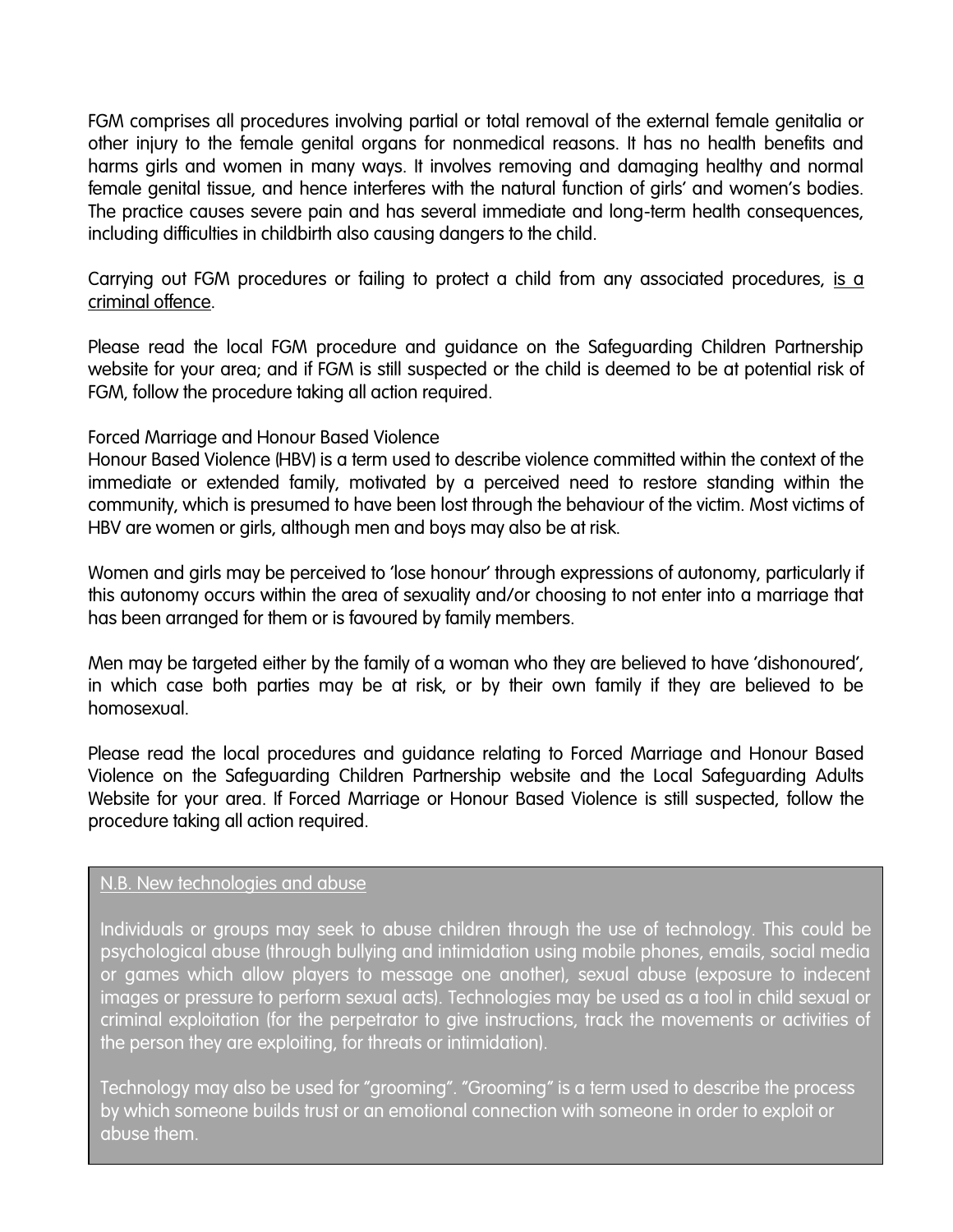## <span id="page-18-0"></span>CHILDREN & YOUNG PEOPLE CONSIDERED PARTICULARLY VULNERABLE TO ABUSE

Although any child may be abused there are some children living in circumstances which may make them particularly vulnerable to abuse such as:

- all children deemed Children in Need
- those living away from home in public or private care e.g. foster care (including private fostering), residential care, boarding schools, hospitals, prisons etc.
- disabled children, including children who have hearing impairment or communication difficulties
- children whose behaviour indicates a lack of parental control
- children living within households where there is domestic abuse
- children of substance misusing, mentally ill or learning disabled parents
- children living in families where there are extreme religious, spiritual or cultural beliefs
- children living in temporary accommodation
- children who go missing
- newly arrived or transient families
- unaccompanied asylum seeking children
- child victims of trafficking

Find out more about the research on children at increased risk at <https://learning.nspcc.org.uk/children-and-families-at-risk>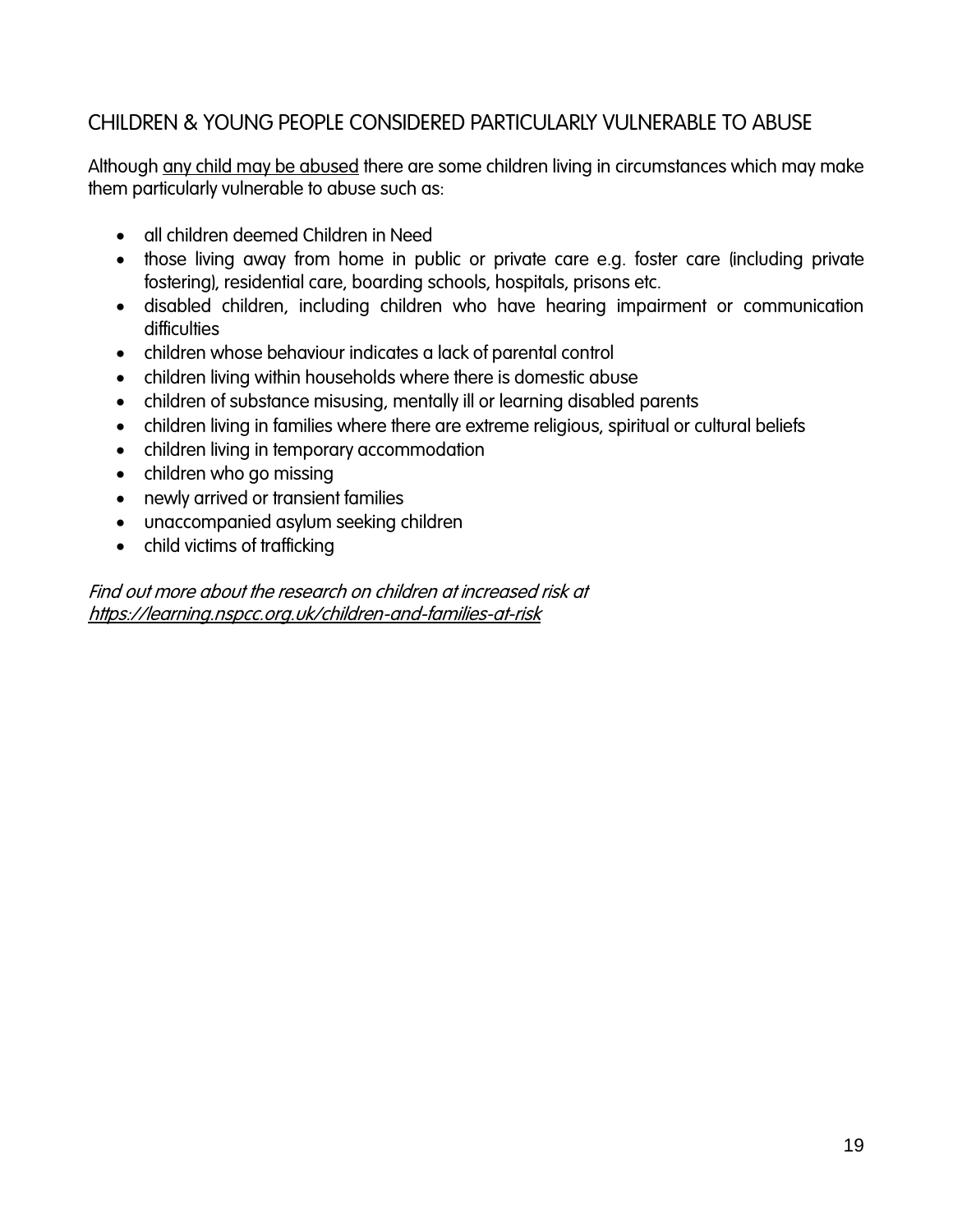## <span id="page-19-0"></span>INDICATORS OF ABUSE/NEGLECT

There are a variety of ways that somebody in the organisation may become aware of signs that a child is or may be at risk.

- A child might tell them something which indicates a risk of harm (e.g. a disclosure of abuse/neglect of them or of another child)
- Another adult (service user, colleague, volunteer or member of the public) might share information which suggests that a child could be at risk of harm (e.g. disclosure of domestic abuse in a household where a child is present)
- Observation of an interaction between a child and another person which gives cause for concern (e.g. concerns about parent/child interactions, a child abusing another child, a member of staff/volunteer seeming to favour a particular child or making inappropriate comments/touches)
- An adult/child might be observed doing something which is inappropriate or causes concern
- A member of staff/volunteer may breach the agreed boundaries of their role in relation to a child
- Another adult might report that a child has told them, or that they believe a child has been or is being abused/neglected
- A member of staff/volunteer might observe physical signs of abuse/neglect including behaviour from a child which could indicate that they are being abused/neglected.

Whenever anyone has concern that a child may be at risk of abuse they should follow Family Action's Safeguarding Procedures (unless they are different from those of the Local Safeguarding Children Partnership (LSCP) in which case those of the LSCP take precedence).

Remember: It is not your responsibility to confirm whether a child is suffering or at risk of suffering significant harm. This is the duty of Children's Social Care, the Police or the NSPCC. Discuss any concerns with your manager and named person, and follow the safeguarding procedures.

Most children do have accidental injuries occasionally e.g. from falling or playing with other children. Such injuries might include bruises/scrapes to the knees, shins, arms, elbows, or, if falling onto the face, cut lip, scraped nose/forehead etc.

However, there are injuries which are hardly ever caused accidentally and other warning signs which may indicate sexual, emotional abuse or neglect. The following is not an exhaustive list. It is designed to draw attention to the fact that a child might be being harmed in some way and in need of protection.

<span id="page-19-1"></span>Physical Indicators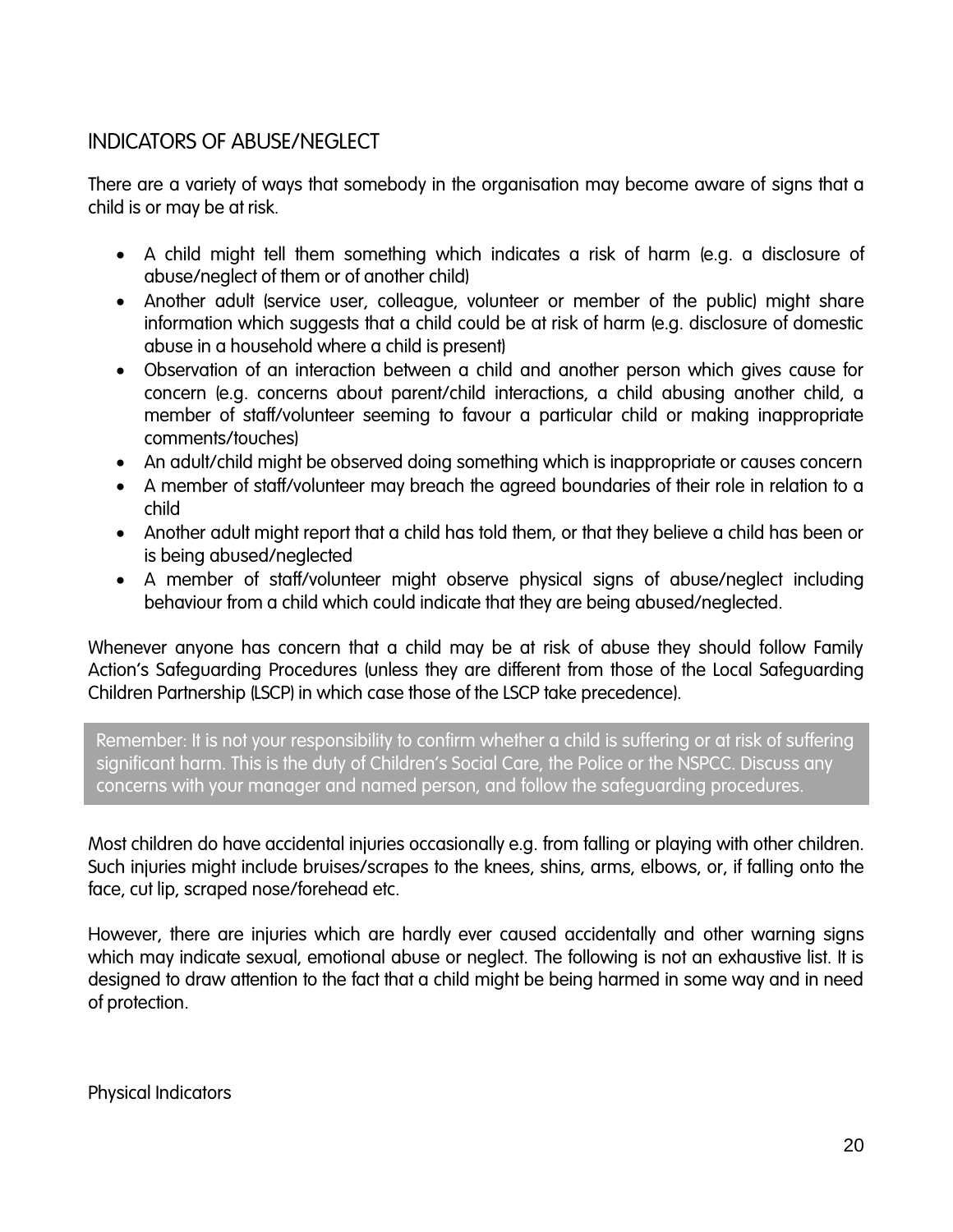#### Bruises:

Some types of bruises are associated with non-accidental injury:

- Hand slap marks
- Marks from an implement
- Pinch or grab marks
- Grip marks on a baby (could indicate severe shaking )
- Bruised eyes (particularly when no other bruising to forehead)
- Any bruising on babies

#### Other Injuries:

Sometimes children are injured accidentally by not having been provided with a safe environment, such accidents could for example include scalding, fractures and poisoning. But some types of injury are less likely to be accidental such as:

- burns inside the mouth, inside of the arm and on genitals
- cigarette burns or burns with another object
- scalds particularly on the feet and ankles
- bite marks
- evidence of old or repeated fractures
- cuts to mouth or tongue
- Female Genital Mutilation (FGM)

#### <span id="page-20-0"></span>Sexual abuse

Indicators include:

- bruising to breasts, buttocks, lower abdomen, thighs and genital or rectal areas
- injuries, bleeding or soreness to genital or rectal areas
- persistent vulva reddening and or discharge
- repeated urinary tract infections
- pseudo- mature or sexually explicit behaviours
- frequent open masturbation or aggressive sexual play with peers

#### <span id="page-20-1"></span>Signs of Neglect

A neglected child may:

- be underweight, malnourished or obese
- be dirty and smelly
- be poorly and/or inappropriately clothed
- $\bullet$  often be hungry
- be unduly solemn and unresponsive
- be under stimulated and not reaching developmental milestones
- demonstrate poor impulse control
- be unable to form relationships

Neglecting a child's need for love, care, warmth, security and stimulation will affect their emotional and physical development over time. Some children may be left unattended without suitable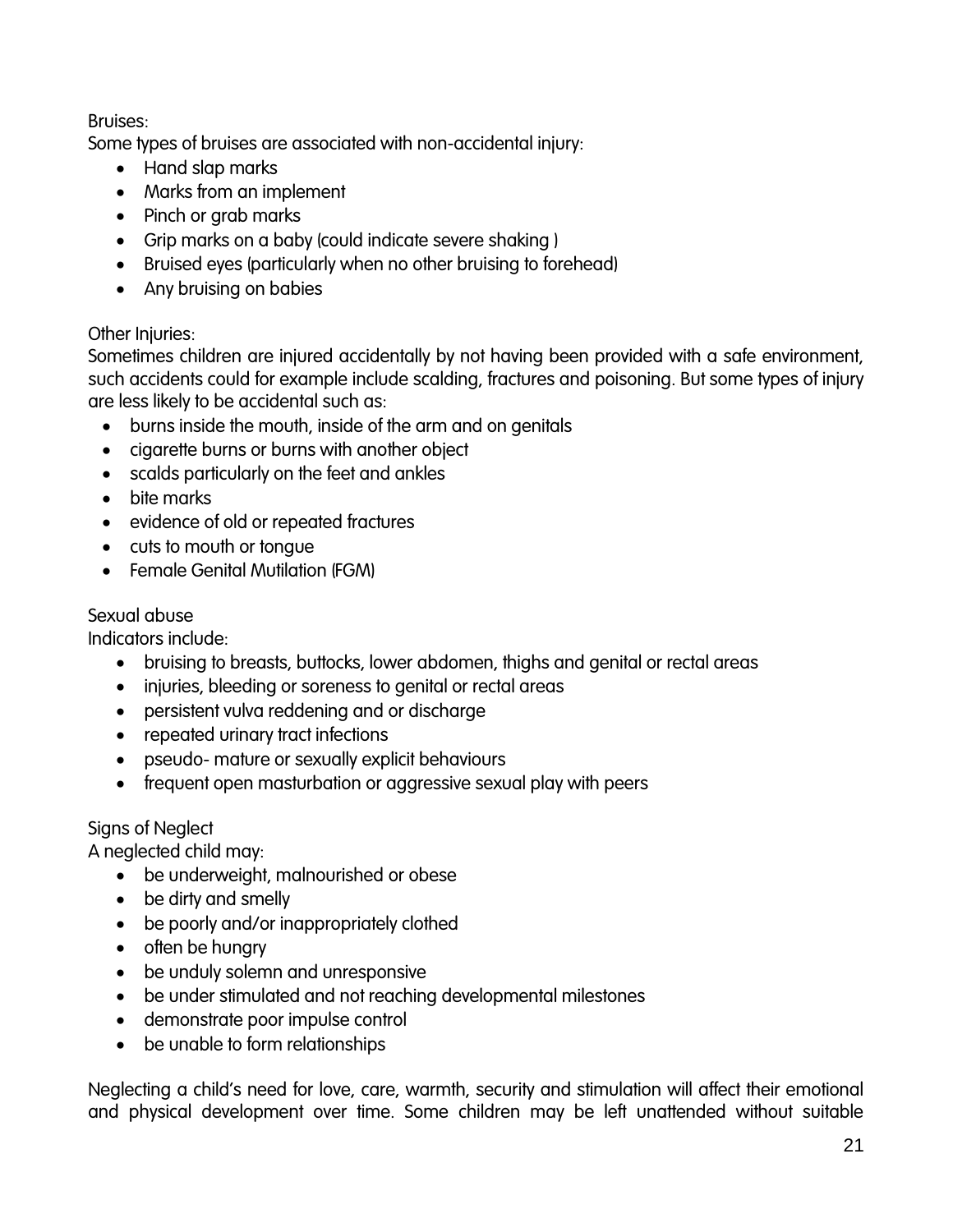arrangements for their care or with adults who for some reason (e.g. alcohol or drug misuse) are unable to be fully responsible for the child's care.

#### <span id="page-21-0"></span>Behavioural Indicators

Children who are being neglected or abused often also have behavioural difficulties. Any signs should always be looked at in conjunction with other information about a child and their family circumstances. Behaviour may be a starting point for further assessment.

Indicators might include:

- being overly compliant or watchful attitude
- acting out aggressive behaviour, severe tantrums
- only appearing happy in school, or being kept away from school
- being isolated in school and without friends
- being unable to trust anyone
- tummy pains with no medical explanation
- eating problems
- sleep disorders
- being overly anxious, frozen or frightened
- self-harm
- constantly running away from home
- showing signs of depression, anxiety, withdrawal etc.

#### <span id="page-21-1"></span>Other Factors

There may be other indicators which could make someone concerned about the risk of abuse or neglect of a child such as:

- a history of a parents' abuse in childhood whether physical, emotional sexual or neglect
- a history of family breakdown, separations or disrupted care
- parental isolation and lack of support
- parental mental ill health, learning difficulties or disability which may impact negatively on a parents' perception of the child or ability to provide care
- parental drug, alcohol or substance misuse
- history of transient or violent partners and exposure to domestic abuse
- history of criminal behaviour and imprisonment and in particular a conviction of an offence against a child (sometimes referred to as a schedule 1 offence)
- parent lacking awareness of a child's development and needs
- parents who hold extreme religious, spiritual or cultural beliefs
- inconsistent adults within the household or rapidly changing adult relationships
- chaotic families
- history of social services involvement or children being 'looked after children'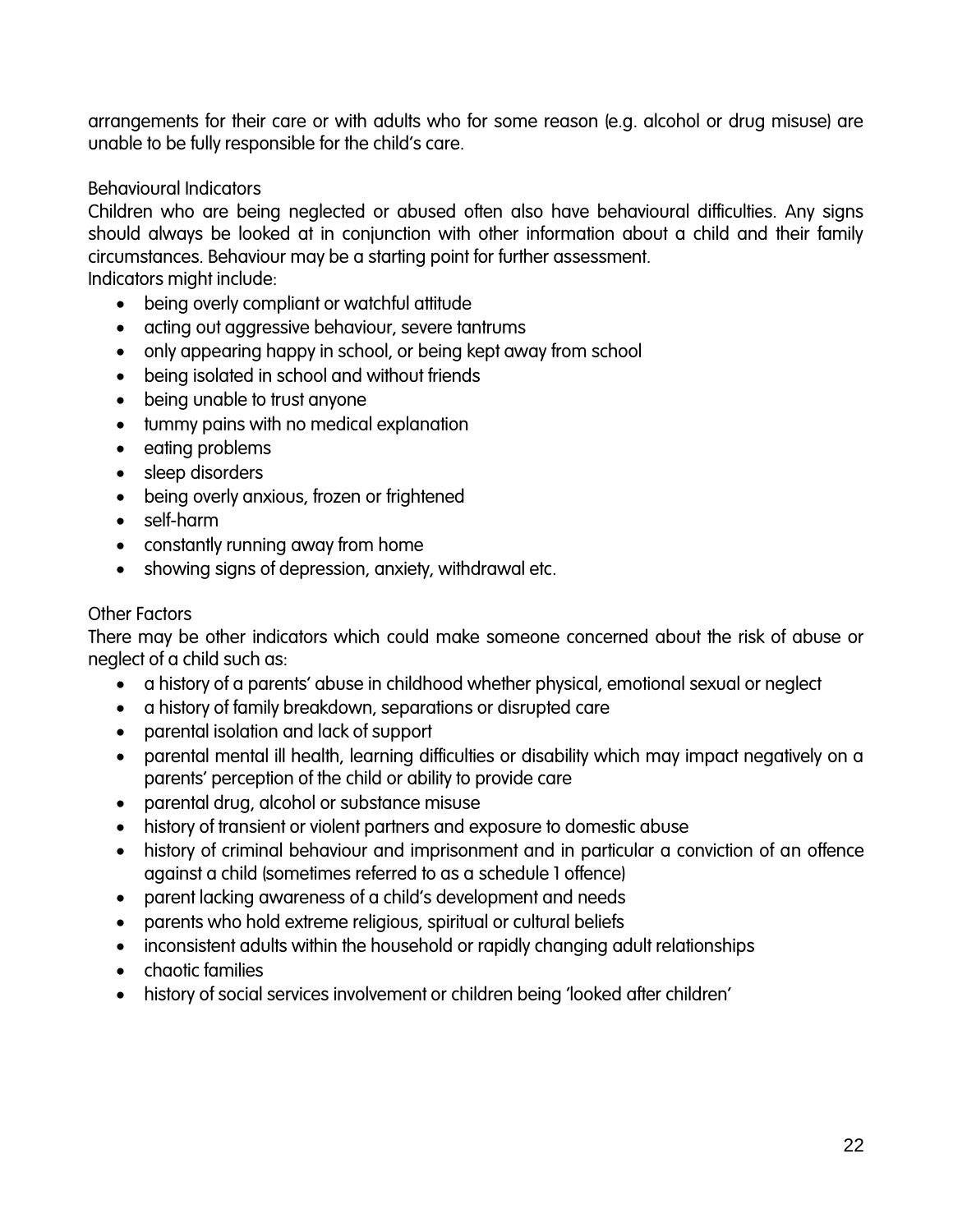## <span id="page-22-0"></span>CHILD SAFEGUARDING PROCEDURES

The purpose of these procedures is to ensure a swift and effective response for dealing with concerns about the welfare of children.

Adherence to these procedures is mandatory for all Family Action staff, students and volunteers..

All Family Action staff, students and volunteers will be expected to comply with the Code of Behaviour for [Safer Working Practices for Adults who Work with Children and Young People](http://cheshirewestlscb.org.uk/wp-content/uploads/2015/06/Guidance-for-Safer-Working-Practice-reduced.pdf) and Family Action's Code of Conduct.

Appendix 4 – What to do if... Flow Chart will be clearly visible and will contain local contact numbers and be placed close to the telephone, in each team office.

Safeguarding, quality and performance will be considered at each OSLG, regional and team meeting as a standing agenda item and within each supervision session.

Safeguarding, quality and performance will be considered quarterly by the Executive Group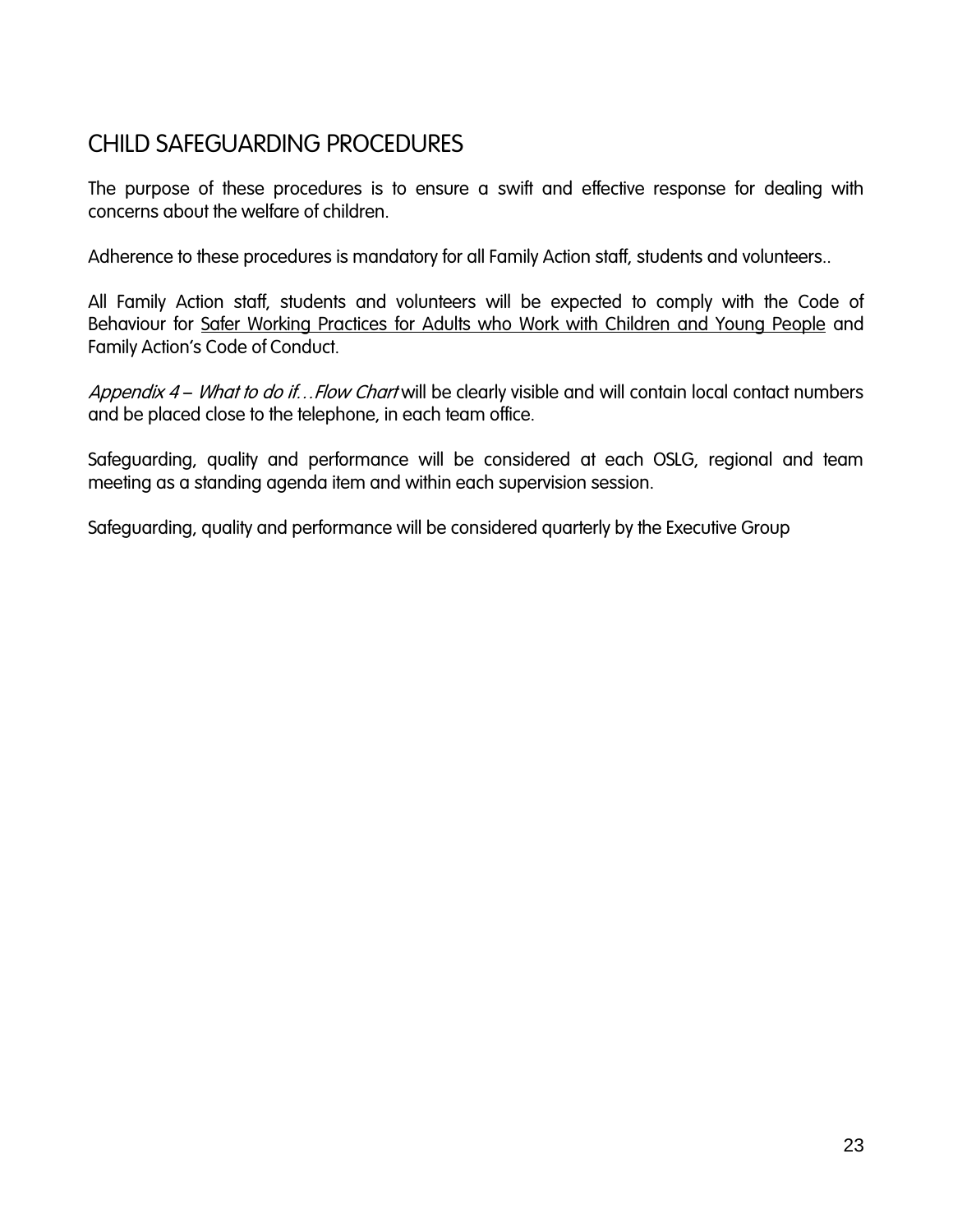## <span id="page-23-0"></span>WHAT TO DO IF YOU HAVE CONCERNS ABOUT THE WELFARE OF A CHILD

#### See Appendix 4 - What to do if... flowchart

"all practitioners should not assume that someone else will pass on information that they think may be critical to keeping a child safe. If a practitioner has concerns about a child's welfare and considers that they may be a child in need or that the child has suffered or is likely to suffer significant harm, then they should share the information with local authority children's social care and/or the police".

Working Together to Safeguard Children 2018

Remember that the welfare of the child is paramount. If there is any indication that a child may be experiencing or at risk of significant harm the first consideration must always be whether the child is in imminent danger or requires urgent medical attention. If so, the safety of the child and/or access to suitable medical treatment, need to be secured as a first priority.

If the child is in danger, keep the child with you and contact the Police. If the child requires medical attention call an ambulance and then inform your manager. Children's Social Care will need to be informed and a decision will need to be made, by the professionals involved at this stage, as to the timing and who will be responsible for informing the family of the situation.

If no emergency action is required, the staff member must discuss their concerns immediately with their manager (or a more senior manager if your manager is unavailable/implicated in causing the harm) and if necessary the named person for their service, to consider whether the concerns require a referral to Children's Social Care. If you have any doubts about this decision, remember you can always discuss your concerns with senior colleagues in both Family Action and another agency, or consult with Children's Social Care (via the children's services consultation line or duty team) or the NSPCC.

This discussion should take place swiftly; as soon as possible after you become concerned and always on the same day. In instances where it is thought that significant harm is occurring or a child is at risk of significant harm, a referral to Children's Social Care must be made as soon as possible on the same day and confirmed in writing within 24 hours. Children's Social Care should acknowledge receipt of the referral within one working day. Staff must be assertive in ensuring an acknowledgement is obtained, to confirm that any concerns are being taken seriously and being acted upon. Staff should then cooperate with any investigation or assessment, as required. Children's Social Care should inform you, as the referrer, of the outcome of any investigation.

For any incident in which the Deputy Director for Quality, Performance and Safeguarding acting as the Designated Person for the organisation, provides an instruction on how to act in relation to safeguarding a child, this instruction must be followed; even if advice to the contrary is received from another senior manager, including Deputy Directors and members of the Executive group.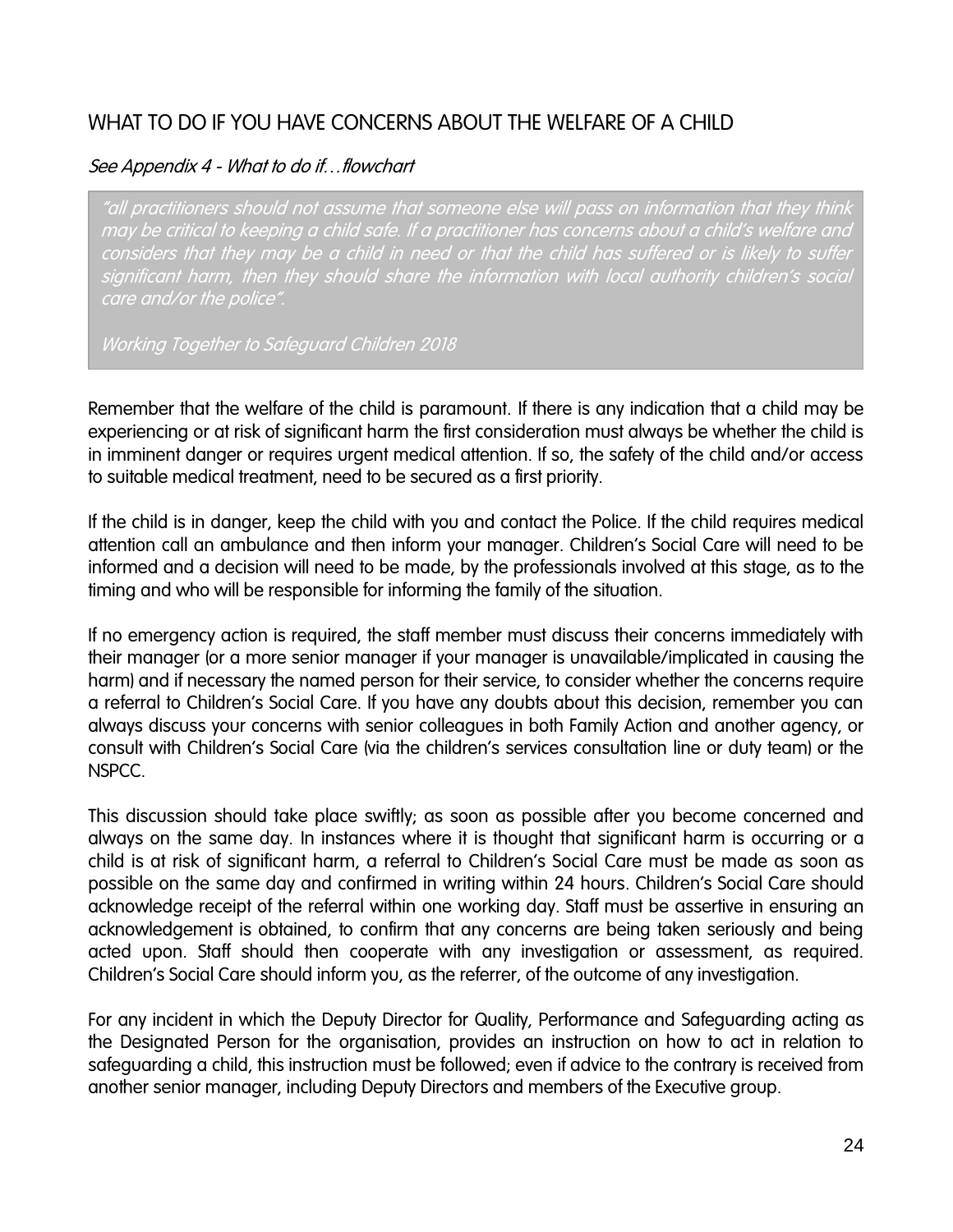Nevertheless Family Action recognises, and will support, the right staff and volunteers to make a referral to Adult/Children's Social Care or the police if they do not feel that their concern has been adequately dealt with, or there is disagreement about the need to refer.

Consent from parents and/or carers is not required when the threshold of significant harm is met; however, parents/carers should be informed that you are required to make this referral to Children's Social Care unless doing so would increase the risks to the child.

If the child is identified as a Child in Need (see earlier definition) then the staff member and their manager will agree how these concerns will be shared with the family. If the family agree to a referral, then a referral form will be completed and Family Action will cooperate and contribute, as required, to any subsequent assessment. Should the family fail to agree to a referral, then the manager must consider whether the refusal constitutes a risk of significant harm. If not, then the concerns for the child should be recorded, in line with Family Action's recording requirements, along with the parent's refusal of the referral, and staff should continue to monitor the well-being of the child.

#### Historical abuse

Should a child disclose abuse which has occurred in the past but you are confident that they are currently safe e.g. an adopted child may disclose abuse whilst living with birth parents or whilst in care, this must be shared with Children's Social Care or the local Police force; and normal procedures followed. Other children may still be at risk and further enquiries or investigation may need to follow.

NB: Should you encounter difficulty in getting an appropriate response to your safeguarding concerns, from Children's Social Care:

- Discuss with your line manager and be prepared to escalate as per Family Action's Resolving Interagency Disagreements/Escalation Policy (Appendix 5).
- View the Safeguarding Children Partnership procedure for escalating your concerns. This will usually be called the 'Escalation Procedure' or 'Resolution of Professional Disagreement/Conflict' procedure.
- View locally agreed thresholds for intervention guidance available on the website of the Safeguarding Children Partnership in your area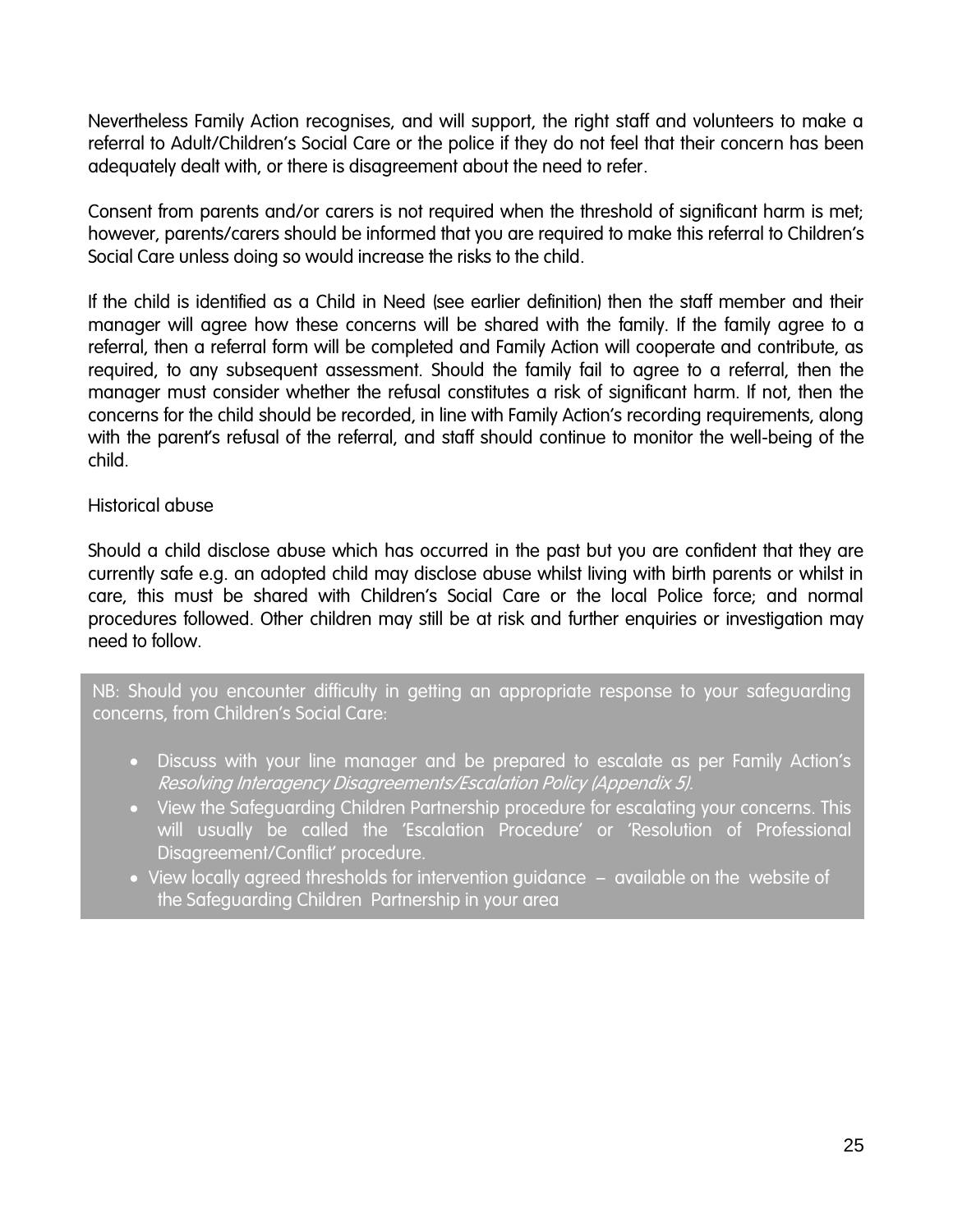## <span id="page-25-0"></span>INFORMATION SHARING & CONFIDENTIALITY

#### See Appendix 6 - Information Sharing Protocol

It is important that concerns about children and young people are shared, as it is only when all the pieces of information are put together that a full picture of the situation can be obtained and proper judgements made. A key finding in previous Serious Case Reviews (now Safeguarding Practice Reviews) has been a failure to record information, to share it, to understand the significance of the information shared and to take appropriate action in relation to known or suspected abuse or neglect.

It is critical that all staff working with children and young people are in no doubt that where they have a reasonable cause to suspect that a child or young person may be suffering or may be at risk of suffering significant harm, they should discuss those concerns with their line manager and make a referral to Children's Social Care.

While in general any concerns should normally be discussed with the family and where possible seek their agreement to make the referral, this should only be done where such discussions and will not place a child at increased risk of significant harm or lead to interference with any potential investigation. The child's interests must be the over-riding consideration in making any decision.

Family Action will:

- ensure that staff explain to children, young people and their families when first accessing a service, how and why information will be held and may, on occasions, be shared
- provide clear systems, standards and protocols for information sharing
- provide training on information sharing and confidentiality for its staff
- provide advice and support around information sharing issues.

Where there are safeguarding concerns information must always be shared. The Data Protection Act was not intended to prevent the sharing of this type of information.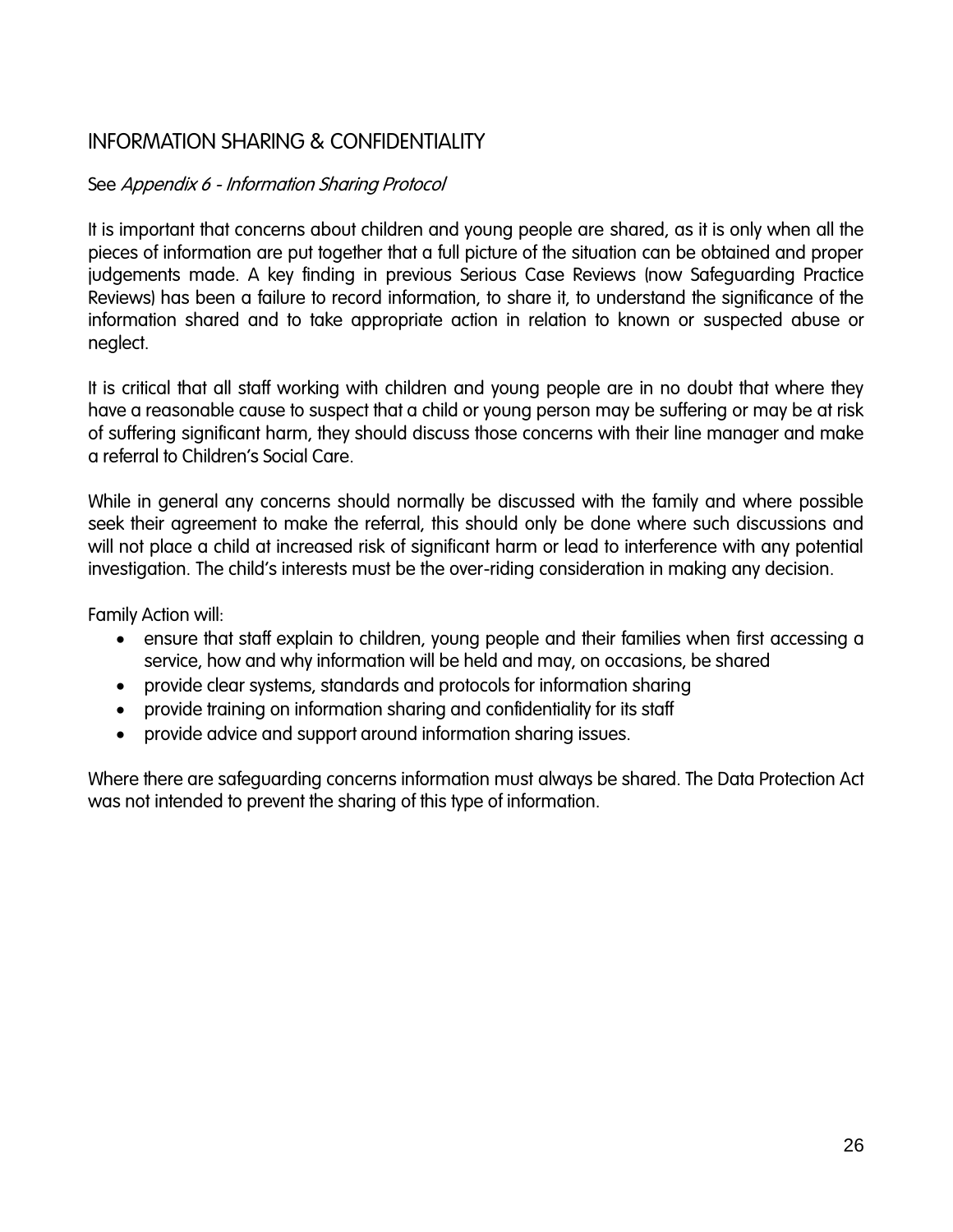## <span id="page-26-0"></span>RESPONDING TO DISCLOSURES OF ABUSE/NEGLECT

If a child confides in a member of staff and discloses abuse/neglect

Remember:

- The safety of the child is paramount
- Be calm, reassuring and honest
- Do not make promises which can't be kept
- Do not interrogate the child, but listen carefully and gently clarify the facts, remain open in your manner and allow the child to continue at their own pace. It is ok to ask clarification questions such as "can you tell me a bit more about that?", "when did that happen?", "where did that happen?", or "Could you say that again I'm not sure I heard you properly?"
- To tell the child what will happen next and with whom the information will be shared
- Keep the child informed of what is happening and of any decisions made or actions taken
- Accurately record the incident immediately or as soon as you can but definitely within 24 hours

If the child is in imminent danger then keep them safe and contact the Police and cooperate with the investigation. If the allegation involves a parent/carer or family member do not inform the family without first discussing the situation with Children's Social Care or the Police. If the allegation does not involve a family member inform the parents with the agreement of Children's Social Care and the Police.

Consult with your manager (or a more senior manager) and if necessary, your named person, immediately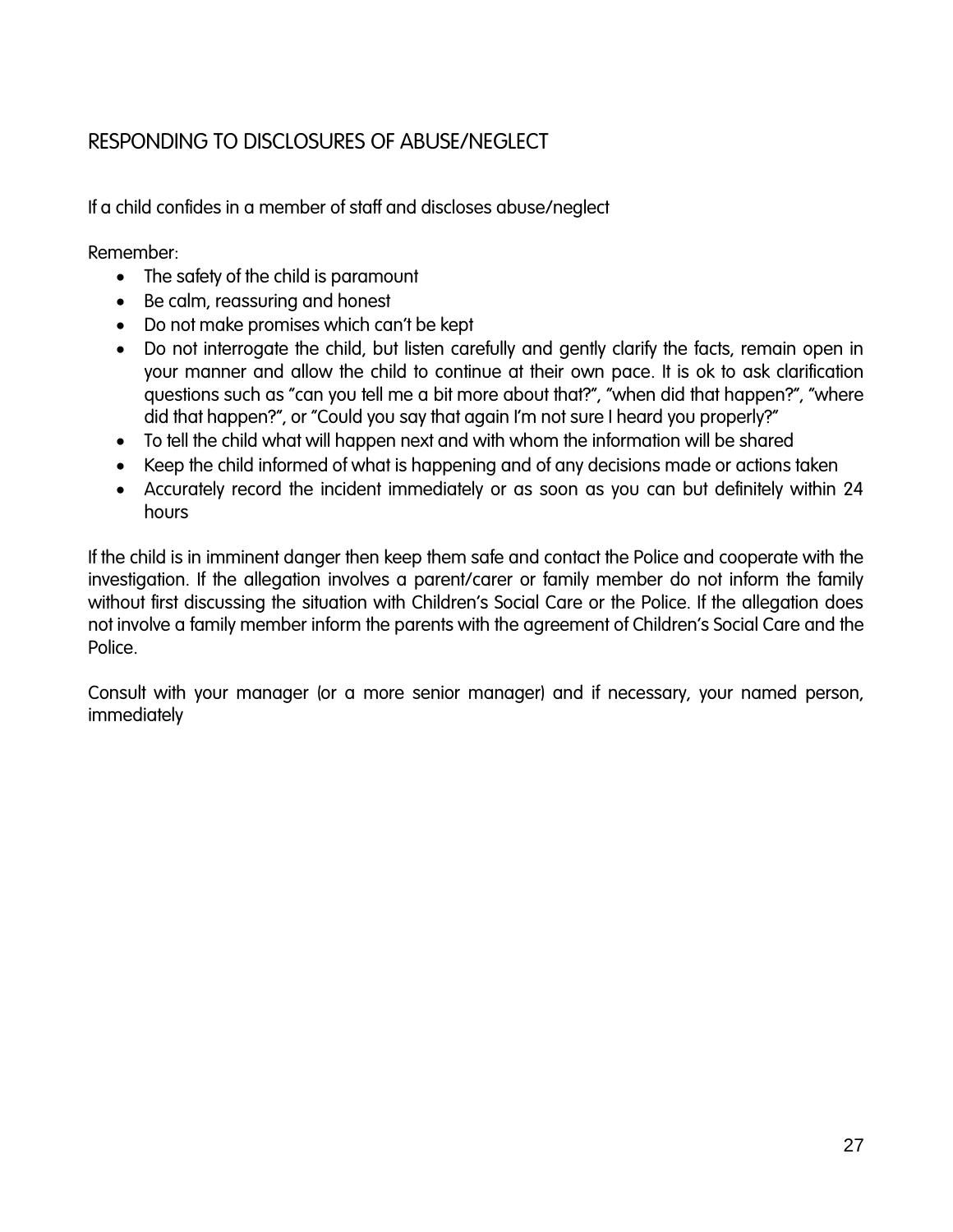## <span id="page-27-0"></span>CONCERNS/ALLEGATIONS ABOUT THE CONDUCT OF A MEMBER OF STAFF/VOLUNTEER (including members of staff/volunteers at other agencies)

Please view the Safeguarding Children Partnership procedures for your area to ensure that you respond in line with locally agreed arrangements.

What constitutes appropriate or inappropriate behaviour will vary depending upon the context and nature of the work undertaken. All employers have a responsibility to set personal and professional boundaries for their staff and to be explicit about what behaviours are illegal, inappropriate or unacceptable.

If you have concerns about a member of staff/volunteer, even very close colleagues, you must bring this to the attention of your manager. If the concern or allegation is about your manager, please speak to their manager, your Regional Deputy Director or Human Resources.

Remember:

the person who first encounters an allegation/concern is not responsible for deciding whether or not abuse has occurred. Child protection agencies (the Local Authority and police) are responsible for investigating these concerns to establish what has happened.

#### Stage 1: The Manager's Initial Response

Concerns or allegations about the behaviour of an adult may be brought to the attention of a manager in a variety of ways. For example:

- an allegation made directly by a child or parent
- an allegation made by a colleague or member of staff
- information from police or local authority social care team
- information from a third party or the general public
- information disclosed anonymously or online
- concerns generated through an employment relationship

Managers need to decide whether the allegation:

- constitutes a possible criminal offence and should be reported to the police
- should be referred to Children's Social Care as a child/children may be at risk of significant harm
- should be dealt with via Family Action's disciplinary policy
- Can be dealt with by providing the employee with additional training/support/supervision or changes to their role (e.g. where there are concerns about boundary transgressions, but no allegation of abuse or indication that harm has been caused, or that children are at risk)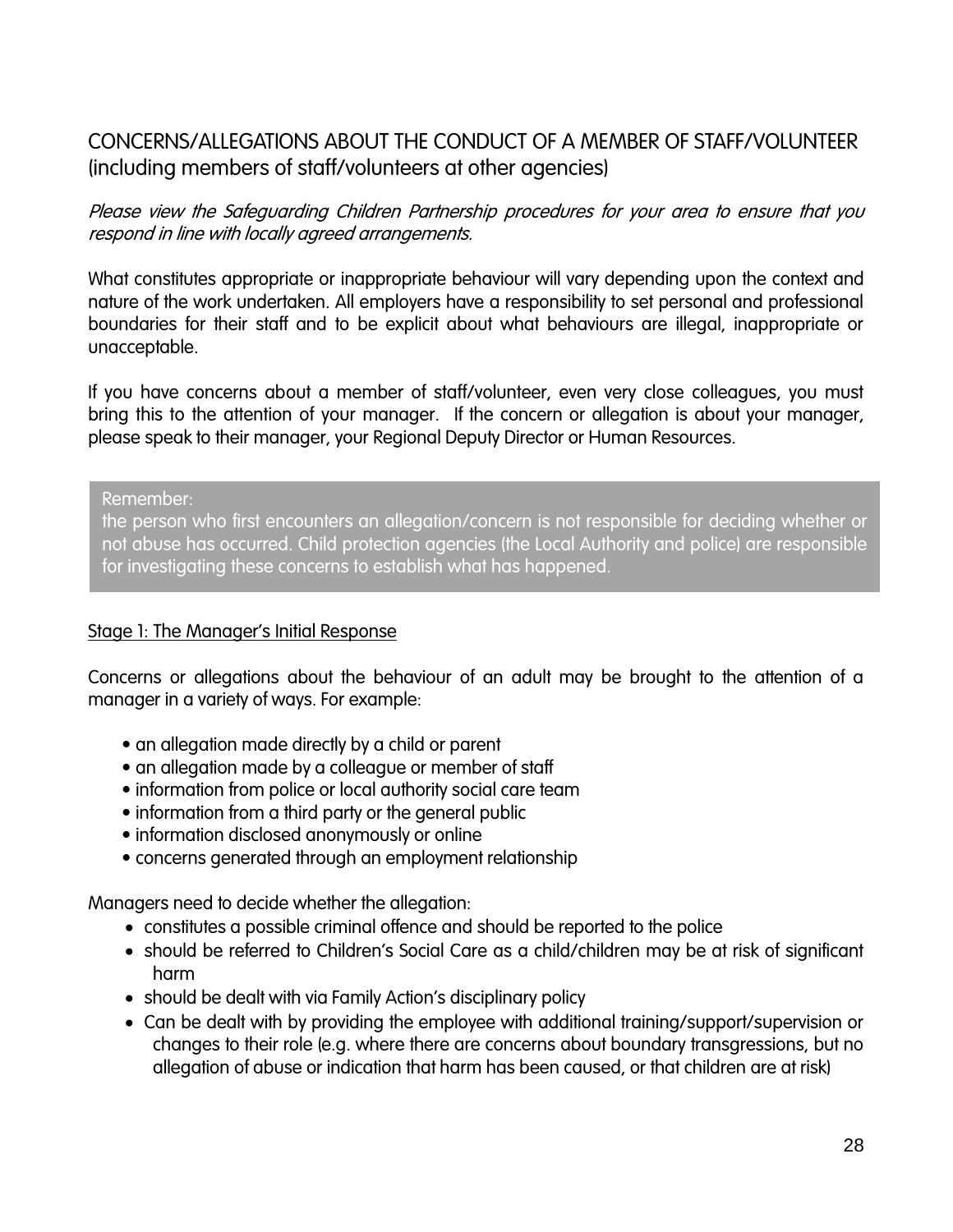HR must be informed of the allegation and updated as the local Managing Allegations process is worked through. The Deputy Director for Quality, Performance and Safeguarding/Head of Quality and Safeguarding can be contacted to discuss any concerns/allegations and will provide support in determining whether the Local Authority Designated Officer (LADO) will be informed.

#### Stage 2: When to contact the Local Authority Designated Officer (LADO)

The LADO must be informed within 1 working day of any allegation that a person who works with children has::

- behaved in a way that has harmed a child, or may have harmed a child;
- possibly committed a criminal offence against or related to a child; or
- behaved towards a child or children in a way that indicates they may pose a risk of harm to children.

This applies to all staff, volunteers and carers working with children and young people. The allegation could be in relation to the treatment or behaviour of the individual's own children.

It is important to ensure that even apparently less serious allegations are seen to be followed up, and that they are examined objectively by someone independent of the organisation concerned. The LADO may also be contacted for advice in dealing with allegations.

Employers may also seek the advice of the Local Authority Designated Officer where an employee's behaviour is a matter for concern to his/her manager because it compromises, or may be seen to comprise, the reputation and ability of the organisation to safeguard children and young people. Some examples of this may be where an individual has:

- Contravened or has continued to contravene any safe practice guidance given by his/her organisation or regulatory body;
- Exploited or abused a position of power;
- Acted in an irresponsible manner which any reasonable person would find alarming or questionable given the nature of work undertaken;
- Demonstrated a failure to understand or appreciate how his or her own actions or those of others could adversely impact upon the safety and well-being of a child;
- Demonstrated an inability to make sound professional judgements which safeguard the welfare of children;
- Failed to follow adequately policy or procedures relating to safeguarding and promoting the welfare of children;
- Failed to understand or recognise the need for clear personal and professional boundaries in his or her work;
- Behaved in a way in his or her personal life which could put children at risk of harm;
- Become the subject of criminal proceedings not relating to a child;
- Become subject to enquiries under local child protection procedures and/or child subject to Child Protection Plan;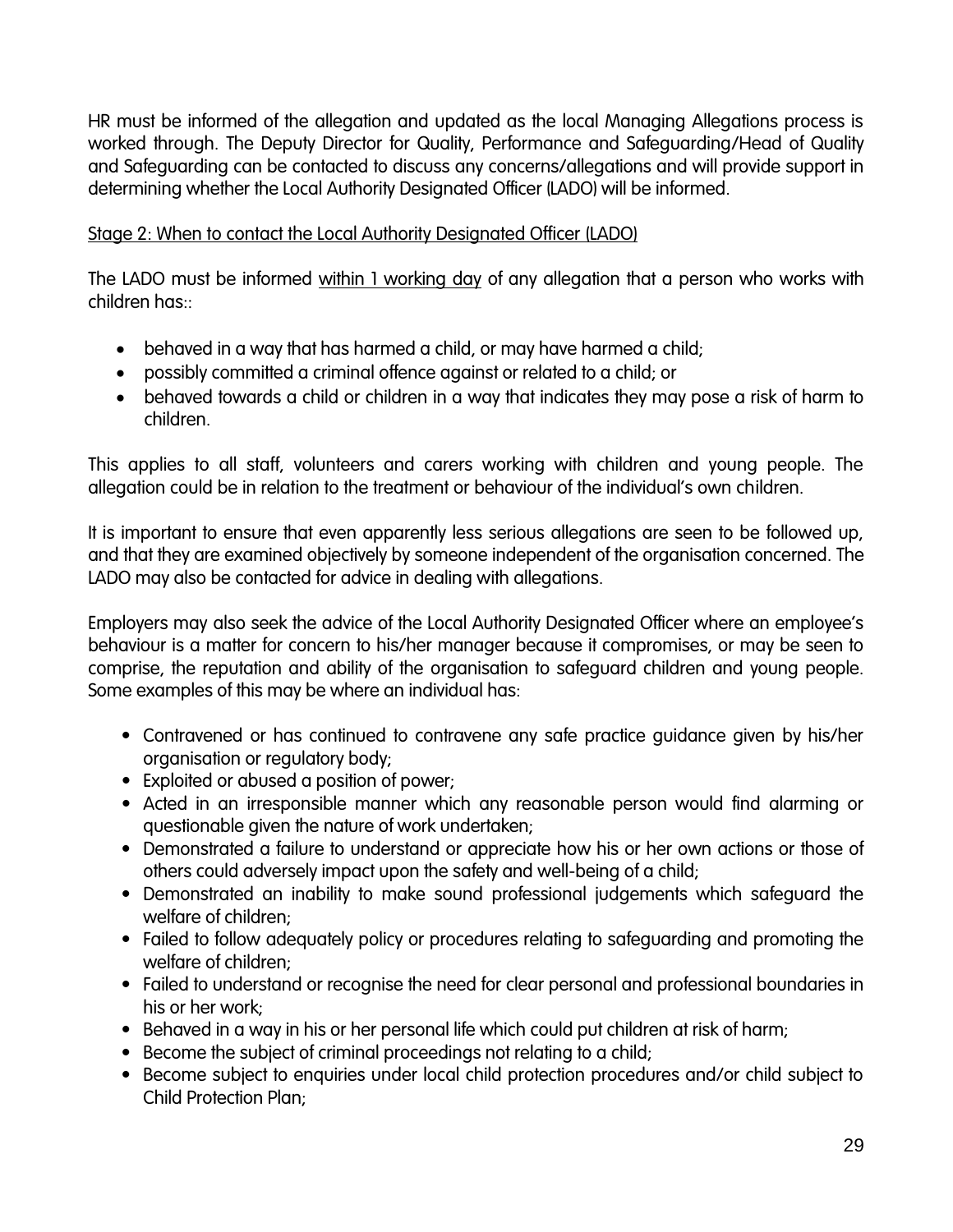• Behaved in a way which seriously undermines the trust and confidence placed in him or her by the employer.

#### What to record

At this stage the manager should ensure that a factual account of the allegation is recorded, dated and signed, a chronology of events initiated and any other key information identified. No attempts should be made to investigate further before discussion with HR and/or the Local Authority Designated Officer.

#### An allegation against a member of staff or volunteer outside Family Action

If you become aware of an allegation against a professional, volunteer or carer outside of Family Action, it is important to inform the Local Authority Designated Officer for your area within 1 working day.

For support and advice, contact your manager, Head of Quality and Safeguarding or the Deputy Director for Quality, Performance and Safeguarding.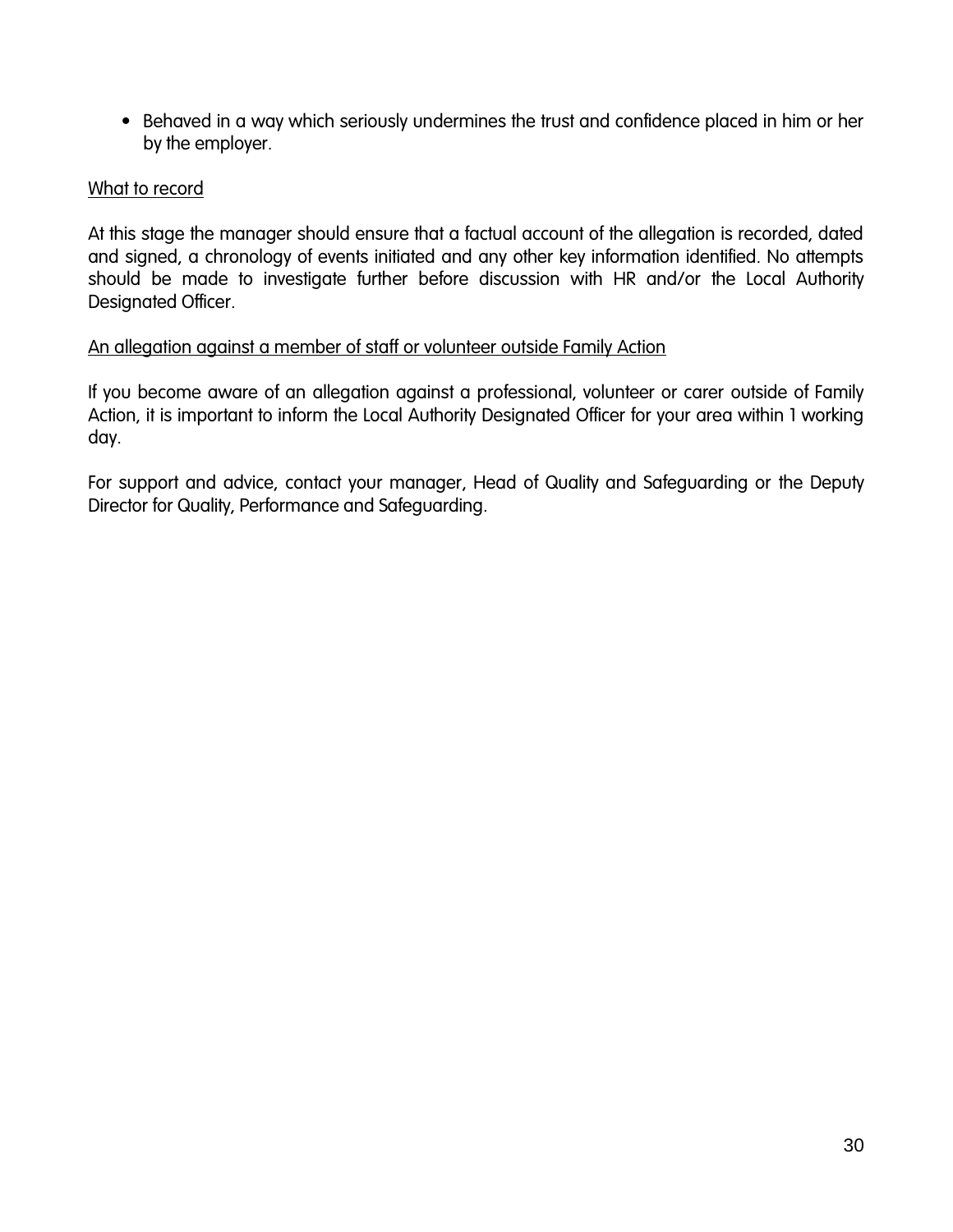### <span id="page-30-0"></span>RECORDING

It is imperative that any concerns about a child are accurately recorded as the matter could go on to case conference and/or legal proceedings. This includes relatively minor concerns that could worsen or cumulatively cause harm to the child.

All recording of concerns, whether electronic or paper, must be placed on the case file within one working day. The record should include the context, a detailed account of the concerns, what was said or seen and by whom. It is important to record events and situations accurately; highlighting the difference between fact and opinion. If concerns arise due to a disclosure from a child or another person, actual words used by the person must be recorded. The record should indicate:

- who was present
- what was observed
- who was consulted
- how any decisions were made and the reasoning behind them, and
- any actions taken and by whom

If a decision was made, to take no action, then the reasoning for that decision must also be recorded. All records must be clearly signed and dated.

All current services use electronic case recording. If a written document is to be uploaded onto a casefile tipp-ex or another correction fluid must never be used on such documentation. if a mistake is made or an amendment required, a line should be made through the original so that the wording remains clearly visible.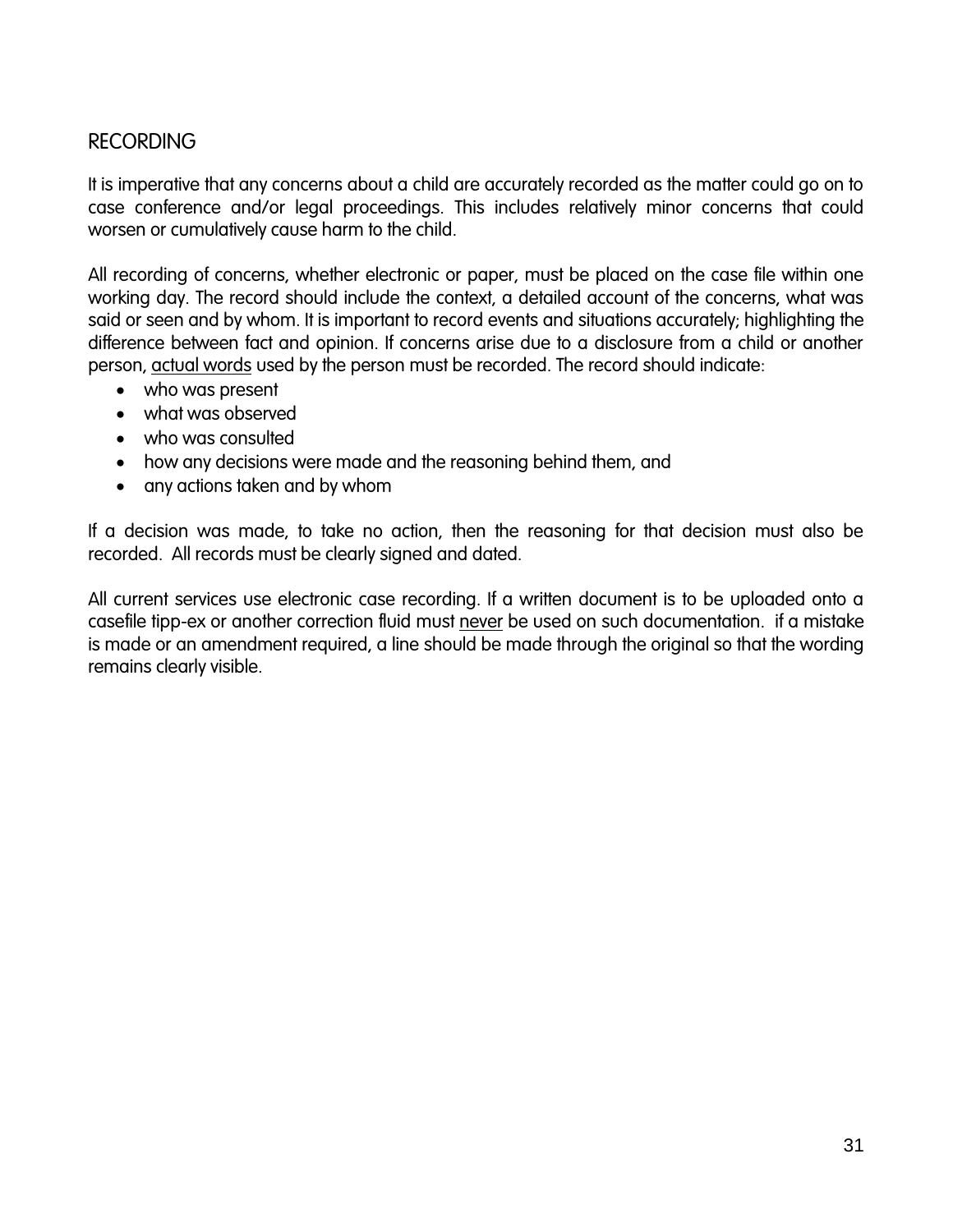## <span id="page-31-0"></span>REFERRAL TO CHILDREN'S SOCIAL CARE

#### See Appendix 4 - What to do if…flowchart

#### What to include

Some local authorities have their own specific referral form, others do not. Any referral to Children's Social Care or the Police should include as much of the following information as possible:

- full name of the young person (check all names are spelt correctly)
- age of child or young person (or expected date of birth if known)
- parent's name/s (check the surname of the parent is spelt correctly and that the person you think is the parent, really is. If they are not the parent, find out who they are and whether they are related to the child)
- home address including house number or name, and post code and telephone number if possible
- special circumstances e.g. community language, context of disclosure etc
- what has prompted concern including dates & times etc
- any physical or behavioural signs
- Relevant case history relating to the concerns, including support provided to assist parents and children
- whether you are passing on your own concerns or those of a third party, if so record the details and clarify between fact and opinion
- whether the child/young person has been spoken to? If so, by whom and what was said
- whether the parents have been contacted? If so, by whom and what was said.
- whether anybody has been named as the alleged abuser, if so record details.
- whether anyone has else been consulted? If so record the details.

Remember to add your own name, position, contact details, time and date of referral and method by which referral was made. A referral should be countersigned by your line manager, whenever possible. Follow up in writing within 24 hours.

#### Information sharing and confidentiality

The legal principle that the welfare of the child is paramount means that the considerations of confidentiality which might apply in other situations in the organisation should not be allowed to override the right of children to be protected from harm. See Appendix 6 - Information Sharing Protocols and seek advice from your manager or another senior manager, if you feel unsure about what should be shared.

#### When should the family be informed?

Family Action, in consultation with Children's Social Care and the Police, will always inform the parents of such a referral, unless:

Doing so could put the child at further risk of harm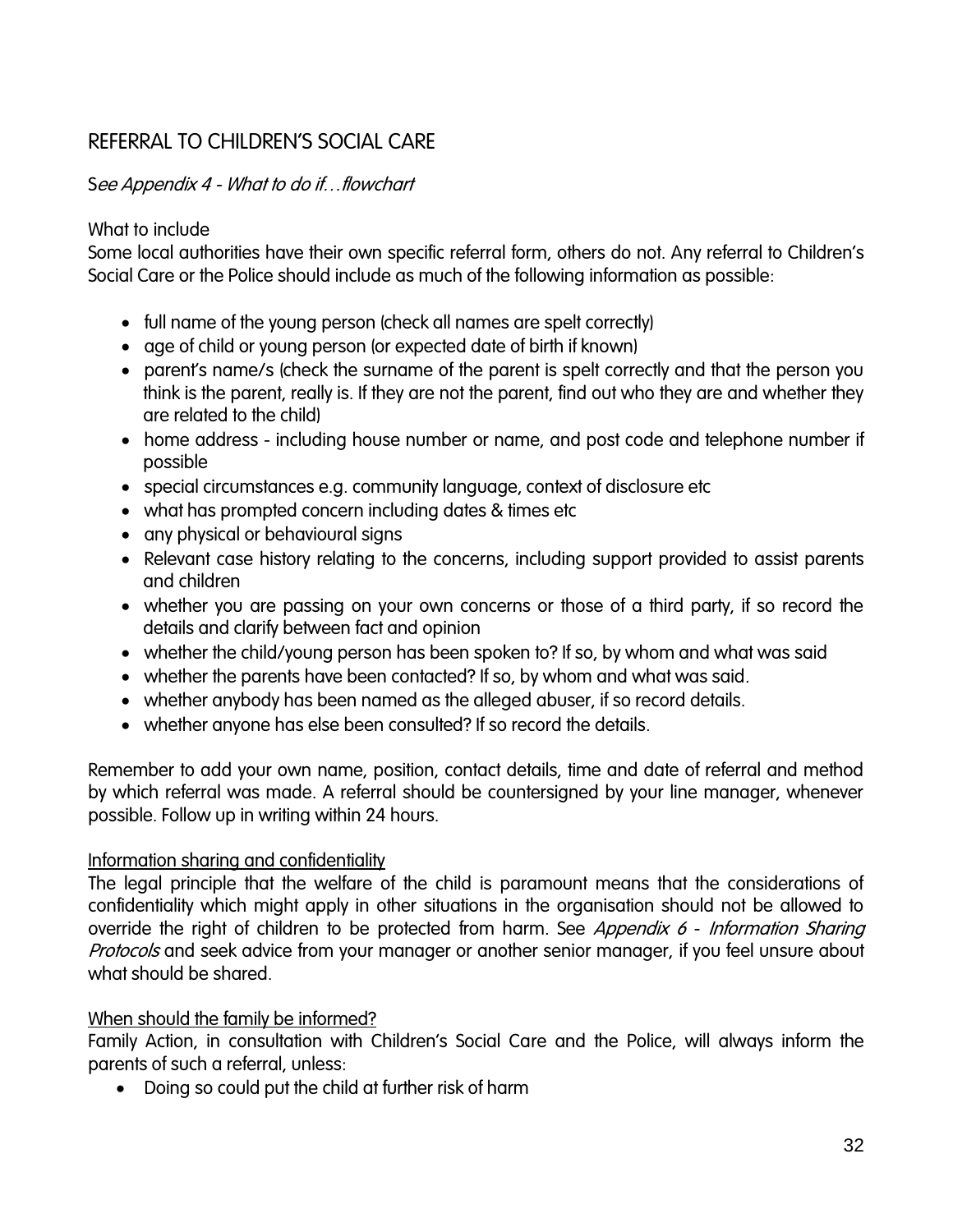- It could compromise a criminal investigation (evidence could be tampered with, witnesses coached or intimidated)
- $\bullet$  It was felt that it was likely the family would flee

A judgement will need to be made by those involved at the time and the reason behind any decision clearly recorded.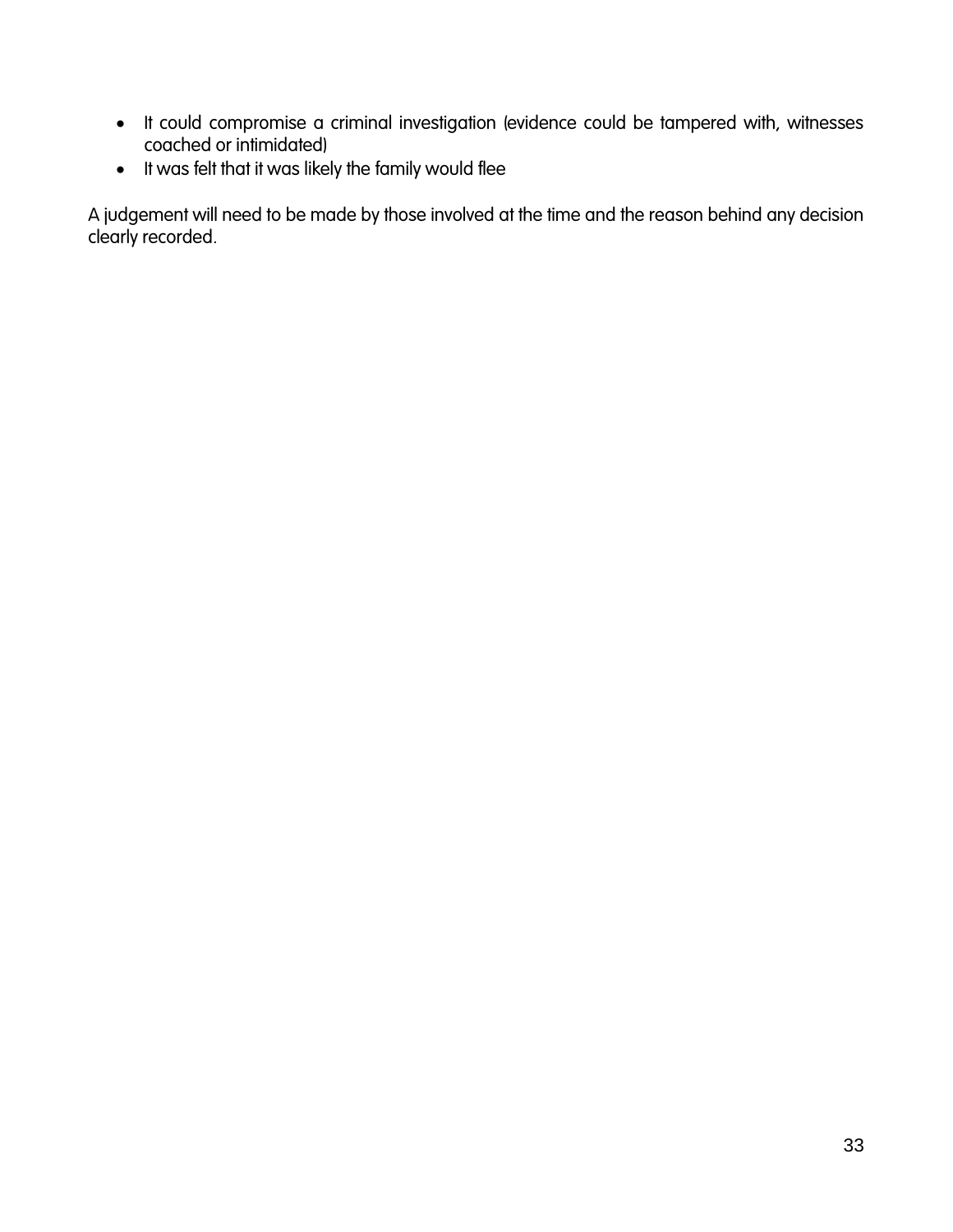## <span id="page-33-0"></span>WHAT HAPPENS NEXT IN THE CHILD PROTECTION PROCESS

Once Children's Social Care receives a referral, they will need to determine within one working day, how they intend to proceed. They should inform the referrer of that decision.

If there are concerns for the child's immediate safety, emergency action may be necessary to protect the child.

A strategy discussion would be held between Local Authority Children's Social Care, the Police and other agencies as appropriate. They would then make decisions about any immediate protective action and on what information may be shared with parents/others (having taken legal advice as necessary). If a decision is made to initiate an investigation under section 47 of the Children Act 1989, a social worker will lead on the assessment. This may be done jointly with the Police. Any assessment has to be proportionate and timely.

If concerns are substantiated and there is judged to be a continuing risk to the child Local Authority A Children's Social Care will convene and hold child protection conference within 15 days of the strategy discussion.

The child protection conference will determine whether the child is at continuing risk of significant harm, in which case the child will be made the subject of a Child Protection Plan and a core group established. The core group will be formed of professionals involved with the family plus family members. The core group must then meet within 10 working days to develop and implement the child protection plan and regularly thereafter. A Review Child Protection Conference must be held within 3 months of the initial conference and 6 monthly thereafter, until such time as there are no further concerns about harm and the child is no longer subject to a child protection plan.

Under section 47 of the Children Act 1989, only Local Authority Children's Social Care, the Police and NSPCC have statutory powers to investigate concerns that a child is suffering or at risk of suffering significant harm. However, other agencies, including Family Action, may be required to contribute to strategy discussions, assessments, child protection conferences and core groups. Managers should ensure that their staff have the knowledge, skills and confidence to do so effectively and are offered appropriate training and support.

#### A CHILD IN NEED, BUT NO ACTUAL OR LIKELY SIGNIFICANT HARM

If an assessment concludes that the child is not suffering or likely to suffer significant harm, but is a Child in Need, Children's Social Care will discuss with the child, family and other colleagues, as appropriate, what to do next. This may result in services being offered by Children's Social Care and/or other agencies. A social worker, will then co-ordinate those services via a Child in Need plan and review the outcomes for the child, until such time as the case can be closed.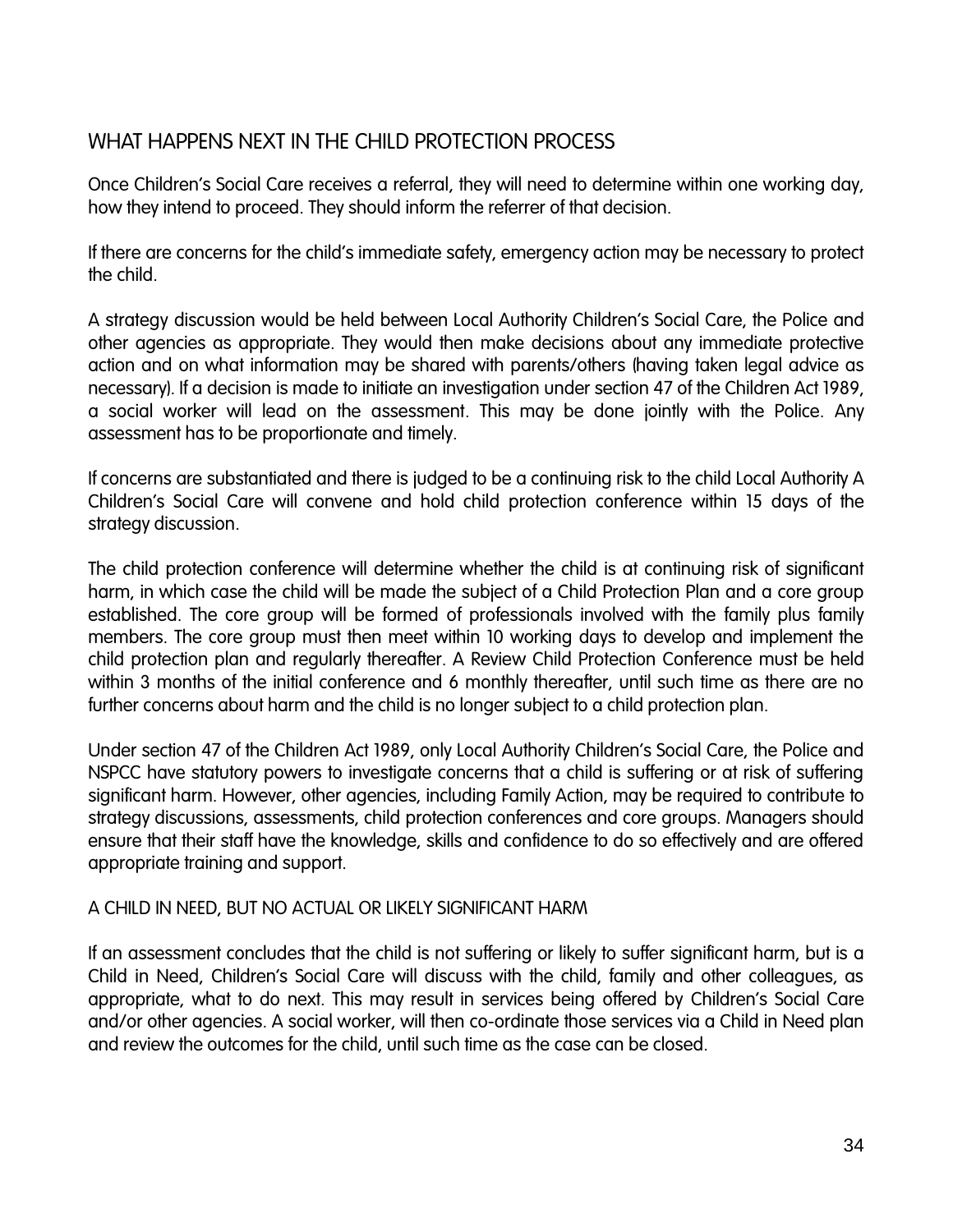<span id="page-34-0"></span>Such services are delivered under section 17 of the Children Act 1989, which places a responsibility on Children's Social Care to provide services to children in need but does not give them statutory powers to intervene in family life, against the wishes of the family.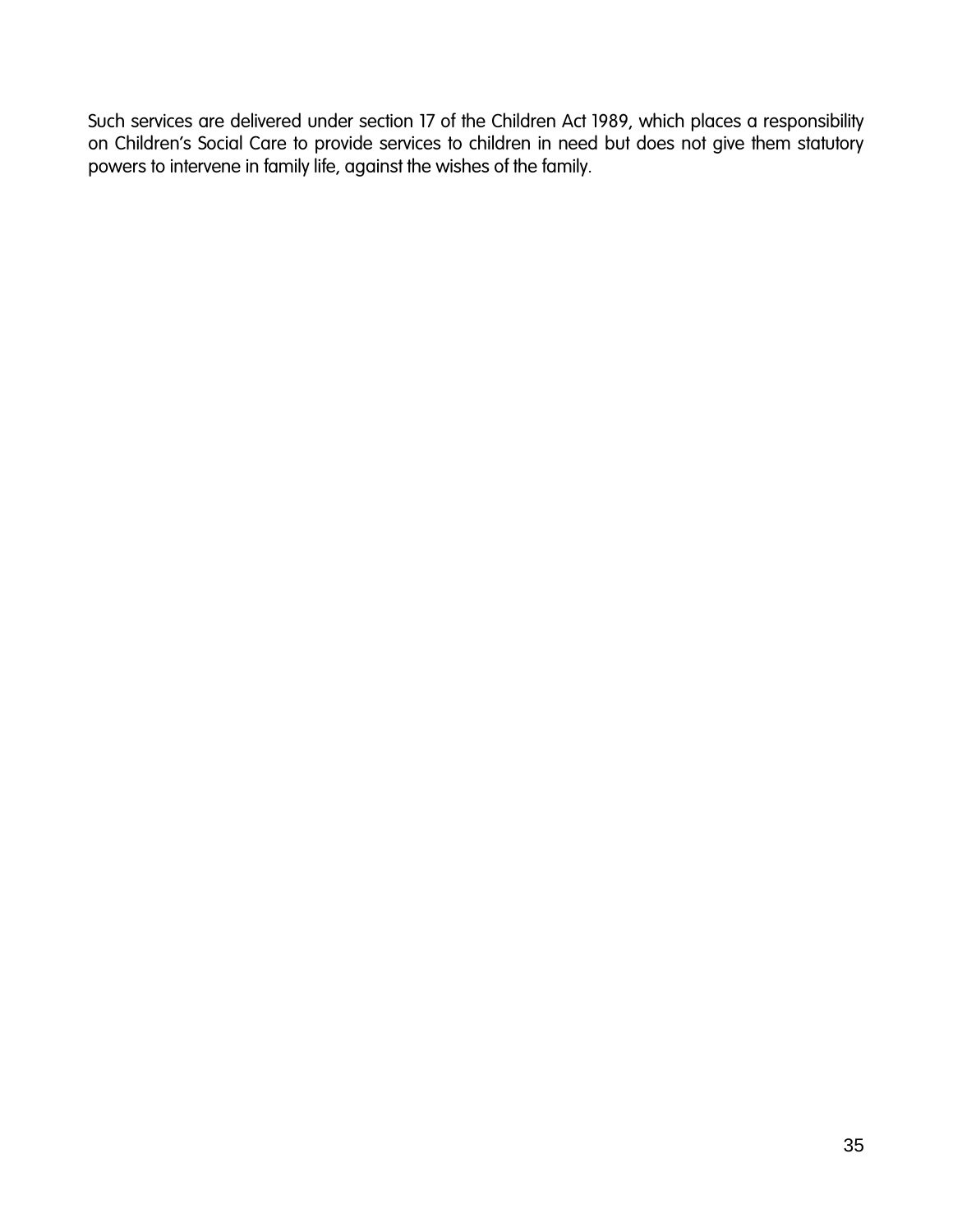## NOTIFICATION OF A CHILD DEATH

When a member of staff becomes aware that:

- 1) a child known to Family Action has unexpectedly died or been seriously injured, or
- 2) a child from the immediate locality of the service but unknown to the service has unexpectedly died or been seriously injured

They must immediately notify their line manager or in their absence, their line manager's manager and follow the Serious Incident Policy See Appendix 3 - Serious Incident Flow Chart.

The Director of Services and Innovation, having heard the detail of the case and considering any involvement we may have had, will advise as to whether the file should be secured. The Communications Department will produce a response on behalf of the organisation, for use should there be any approach from the media. Any media requests should be referred to the Communications Department.

Staff are expected to co-operate fully with any subsequent enquiries made by their Safeguarding Children Partnership or statutory agencies.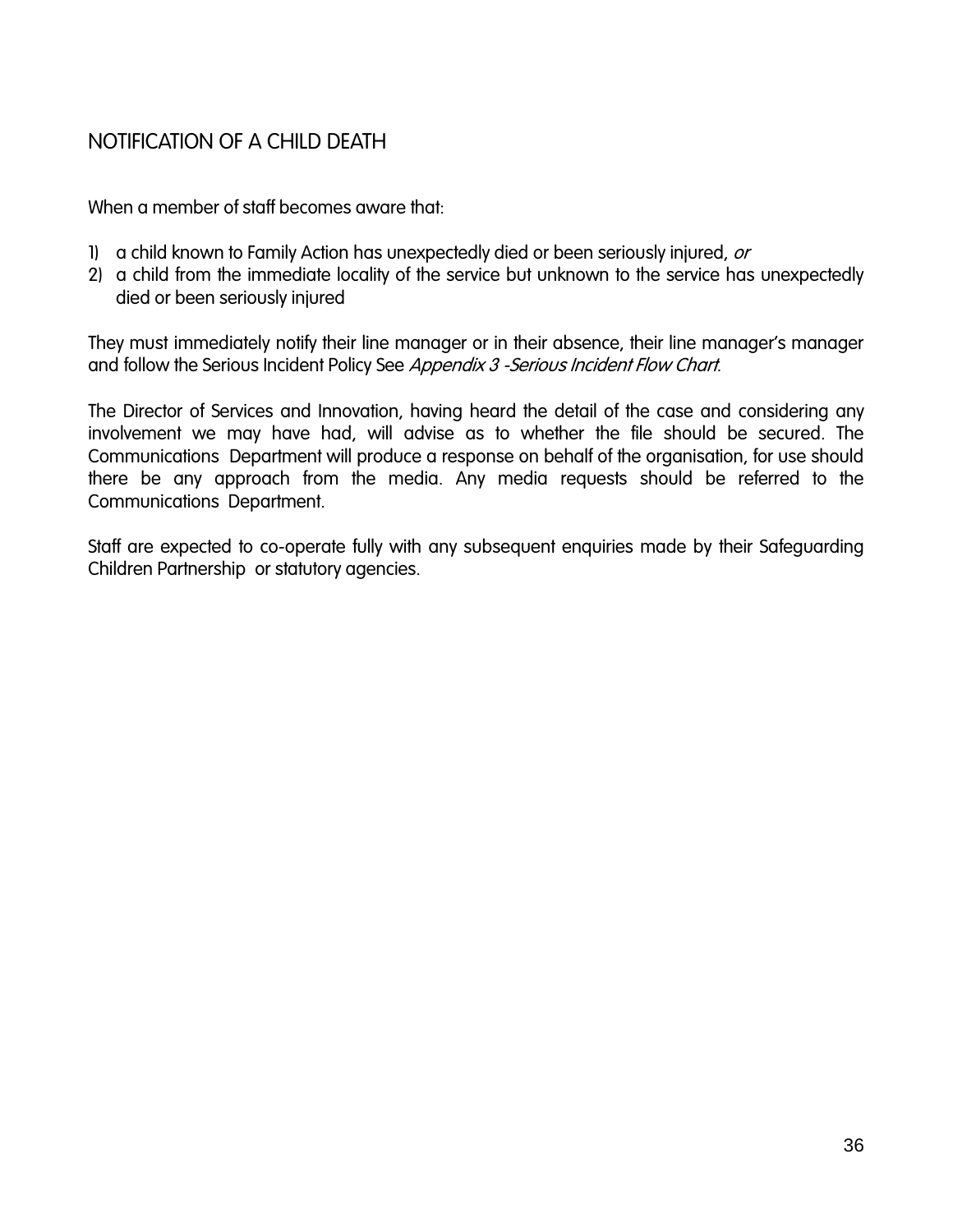## APPENDIX 1 - National Legislation and Policy Frameworks

<span id="page-36-0"></span>

| Children Act<br>1989              | Emphasises the importance of putting the child first                                                                              | Promotes:                   |
|-----------------------------------|-----------------------------------------------------------------------------------------------------------------------------------|-----------------------------|
|                                   | Key aspects                                                                                                                       | Principles of working       |
|                                   |                                                                                                                                   | together and in             |
|                                   | Welfare of the child is paramount                                                                                                 |                             |
|                                   | Delay is not in the child's best interests and to be avoided<br>$\bullet$<br>Children's wishes to be taken seriously<br>$\bullet$ | partnership                 |
|                                   |                                                                                                                                   | Skills enhanced by multi    |
|                                   |                                                                                                                                   | agency learning             |
| <b>Education Act</b>              | Emphasises duty to make arrangements for the<br>$\bullet$                                                                         | Promotes:                   |
| 2002                              | safeguarding and promoting of the welfare of children                                                                             | Policies and procedures to  |
|                                   |                                                                                                                                   | safeguard children          |
|                                   | Ensures training and pastoral support<br>٠                                                                                        |                             |
|                                   | Identifies designated staff to co-ordinate and manage child<br>$\bullet$                                                          |                             |
|                                   | safeguarding practice                                                                                                             | Work in partnership with    |
|                                   |                                                                                                                                   | other agencies              |
|                                   |                                                                                                                                   | Training and development    |
| Sexual Offences                   | Sets out a new legal framework to protect children from sexual                                                                    | Promotes                    |
|                                   |                                                                                                                                   |                             |
| Act 2003                          | abuse, covers internet pornography, grooming & exploitation. Puts                                                                 |                             |
|                                   | restrictions on convicted sex offenders.                                                                                          | Internet Safety, successful |
|                                   |                                                                                                                                   | prosecution in cases of     |
|                                   |                                                                                                                                   | grooming and                |
|                                   |                                                                                                                                   | safeguarding children       |
|                                   |                                                                                                                                   | from known sex offenders    |
| <b>Children Act</b>               | Emphasises reform within children services                                                                                        | Promotes:                   |
| 2004                              | Key aspects                                                                                                                       |                             |
|                                   | New role of children commissioner for England<br>$\bullet$                                                                        | Culture of co-operation     |
|                                   |                                                                                                                                   | and working together        |
|                                   | Duty of local authorities to promote<br>$\bullet$                                                                                 | between agencies and        |
|                                   | Co-operation between agencies<br>$\bullet$                                                                                        |                             |
|                                   | Establish local arrangements to safeguard and promote<br>$\bullet$<br>the welfare of children                                     | organisations               |
|                                   | Establishment of new post of Director of Children's Services<br>$\bullet$                                                         | Development of common       |
|                                   |                                                                                                                                   | knowledge, skills and       |
|                                   |                                                                                                                                   | competences within the      |
|                                   |                                                                                                                                   | children's workforce        |
| Anti-Social                       | Makes Forced Marriage a criminal act.                                                                                             | Promotes                    |
| Behaviour, Crime                  |                                                                                                                                   |                             |
| and Policing Act                  |                                                                                                                                   | Equality and informed       |
| 2014                              |                                                                                                                                   | choice for women and        |
|                                   |                                                                                                                                   | girls; and the prosecution  |
|                                   |                                                                                                                                   | of offenders                |
|                                   |                                                                                                                                   |                             |
| Children and<br>Families Act 2014 | Reformed the systems for adoption, looked after children, family                                                                  | Promotes                    |
|                                   | justice and special educational needs.                                                                                            |                             |
|                                   |                                                                                                                                   | A commitment to strong      |
|                                   |                                                                                                                                   | services and systems for    |
|                                   |                                                                                                                                   | vulnerable children.        |
| Serious Crime Act                 | Updating and clarifying the offence of child cruelty to make it explicit                                                          |                             |
| 2015                              | that it covers psychological suffering or injury as well as physical                                                              |                             |
|                                   | harm. (Section 66)                                                                                                                |                             |
|                                   | • A new criminal offence of sexual communication with a child.                                                                    |                             |
|                                   | • Amends existing sexual offences legislation so as to recognise                                                                  |                             |
|                                   | children as victims rather than consenting participants                                                                           |                             |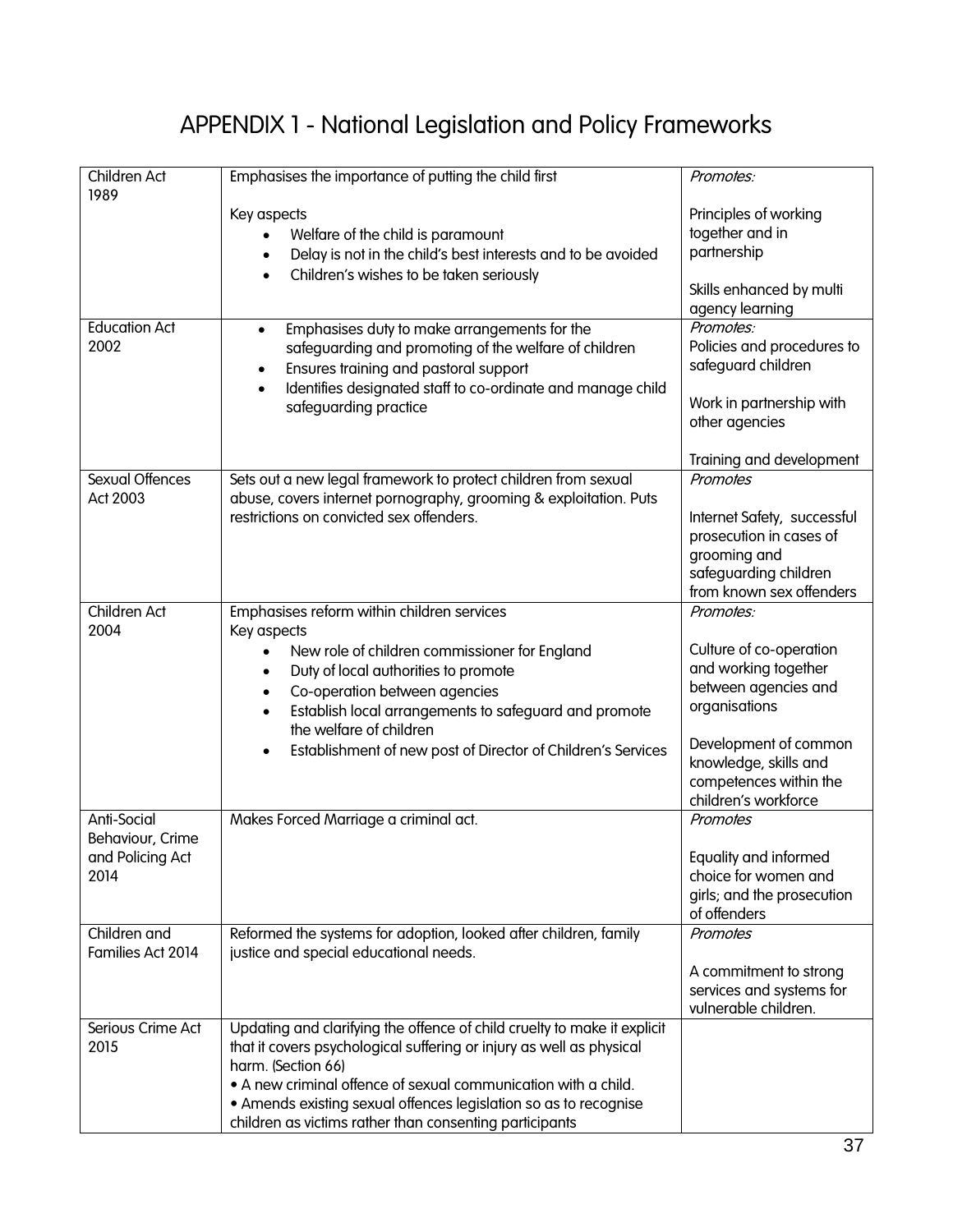|                                                                                                 | • Extends the extra-territorial reach of female genital mutilation<br>offences and providing anonymity to victims<br>• A new offence of failing to protect a girl under 16 from the risk of<br>female genital mutilation<br>• A new duty on professionals to notify the police of acts of female<br>genital mutilation.<br>• A new offence criminalising repeated or continuous coercive or<br>controlling behaviour perpetrated against an intimate partner or<br>family member which has a serious effect on the victim.                                                                         |                                                                                                                                                                                                                                                                                  |
|-------------------------------------------------------------------------------------------------|----------------------------------------------------------------------------------------------------------------------------------------------------------------------------------------------------------------------------------------------------------------------------------------------------------------------------------------------------------------------------------------------------------------------------------------------------------------------------------------------------------------------------------------------------------------------------------------------------|----------------------------------------------------------------------------------------------------------------------------------------------------------------------------------------------------------------------------------------------------------------------------------|
| Counter-Terrorism<br>and Security Act<br>2015                                                   | Places the Prevent programme on a statutory footing. This means<br>that from the 1st July 2015 every local authority (and other relevant<br>'authorities') will have a legal duty to, "when exercising its functions,<br>have due regard to the need to prevent people from being drawn<br>into terrorism. This duty is conferred upon organisations<br>commissioned by Local Authorities and any other 'authority' named<br>in the Act. Places. Places a statutory duty on a range of<br>organisations - including child care settings - to co-operate with<br>local Channel arrangements/panels. | Promotes<br>Increased reporting of<br>individuals at risk of<br>radicalisation.<br>Multi-agency working<br>when an individual is<br>deemed to be at risk of<br>radicalisation.                                                                                                   |
| The Children and<br>Social Work Act<br>2017                                                     | Established Local Safeguarding Children Partnerships (replacing<br>Local Safeguarding Children Boards (LCSBs)                                                                                                                                                                                                                                                                                                                                                                                                                                                                                      |                                                                                                                                                                                                                                                                                  |
| <b>Working Together</b><br>to Safeguard<br>Children: a guide<br>to inter-agency<br>working 2018 | Statutory guidance for multi-agency working and the responsibilities<br>of individual agencies.<br>It Includes:<br>Assessing need and providing help<br>Organisational responsibilities<br>$\bullet$<br>Local arrangements for safeguarding children led by<br>$\bullet$<br>Safeguarding Children Partnerships<br>Learning and improvement frameworks<br>$\bullet$<br>Child Safeguarding Practice Reviews and other statutory<br>$\bullet$<br>reviews                                                                                                                                              | Promotes:<br>Child's needs paramount<br>Information sharing<br>Use of professional<br>judgement<br>Regular reviews of<br>outcomes<br>Individual agencies are<br>responsible for ensuring<br>staff competence &<br>confidence to fulfil their<br>safeguarding<br>responsibilities |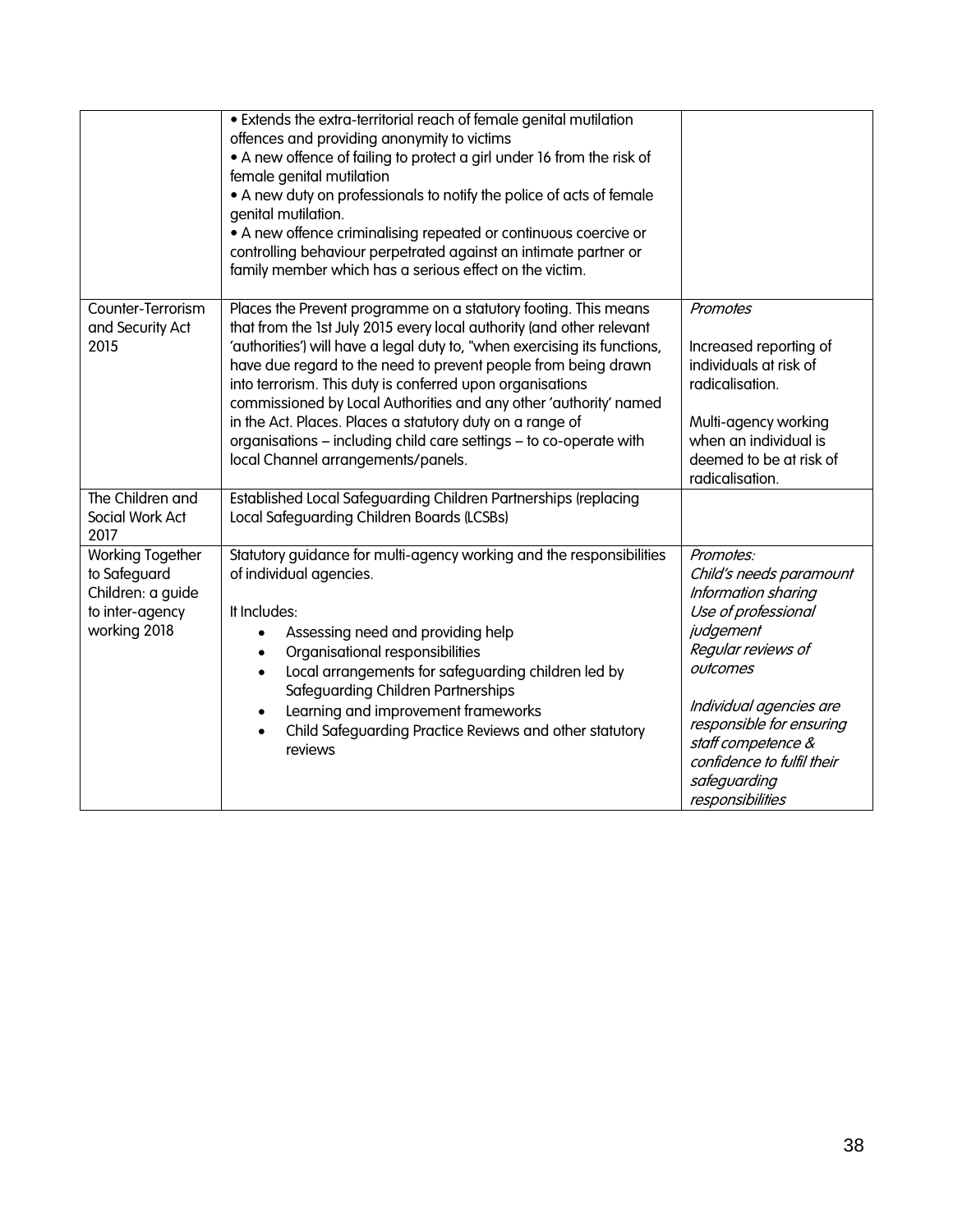## APPENDIX 2 - SAFEGUARDING CHILDREN TRAINING MATRIX

#### **Level 1**

*During 1st Month*

#### **All staff receive:**

**Local project and Departmental Induction**

**PLUS Family Action Corporate Induction**

<span id="page-38-0"></span>**Review of Family Action Safeguarding Policies, Procedures and Standards**

**E-Learning Child Protection Awareness, Protection of Vulnerable Adults Courses and Domestic Abuse Awareness**

### **Level 2 – Foundation**

*Completed within 6 – 12 months*

#### **All operations staff:**

**Social Care Induction**

**Child Protection Foundation** 

**Supervisees**

**Interagency Safeguarding/Working Together (\*)**

**Domestic Abuse – Risk Identification Training**

## **Level 3** *Completed within 12 months* **Some operations staff:**

**Safeguarding Intermediate**

**Neglect**

**Recording & Report Writing**

**Assessment/Risk Management**

#### **Level 4**

**Managers/Supervisors:**

**Supervision Skills**

**Safeguarding for Managers**

**Enabling Reflective Practice**

**Safer Recruitment**

**Serious Case Reviews & Research Updates**

**Frontline Staff:**

**Serious Case Reviews & Research**

**Other topics/areas relevant to Safeguarding that individuals would benefit from training in (\*):**

- 
- -
- 
- Safeguarding in a digital world Child Sexual Exploitation Working with hostile families/conflict management
	- Prevent (Extremism) Awareness Young expectant parents Attachment SEN/Disability
- 
- FGM, forced marriage, spirit possession and honour based violence - Child development Mental Health
- \*Safeguarding Children Partnerships provide a range of specialist training which can be accessed locally

\*\*Further information available on the Safeguarding and Domestic Abuse pages of the Intranet

- - -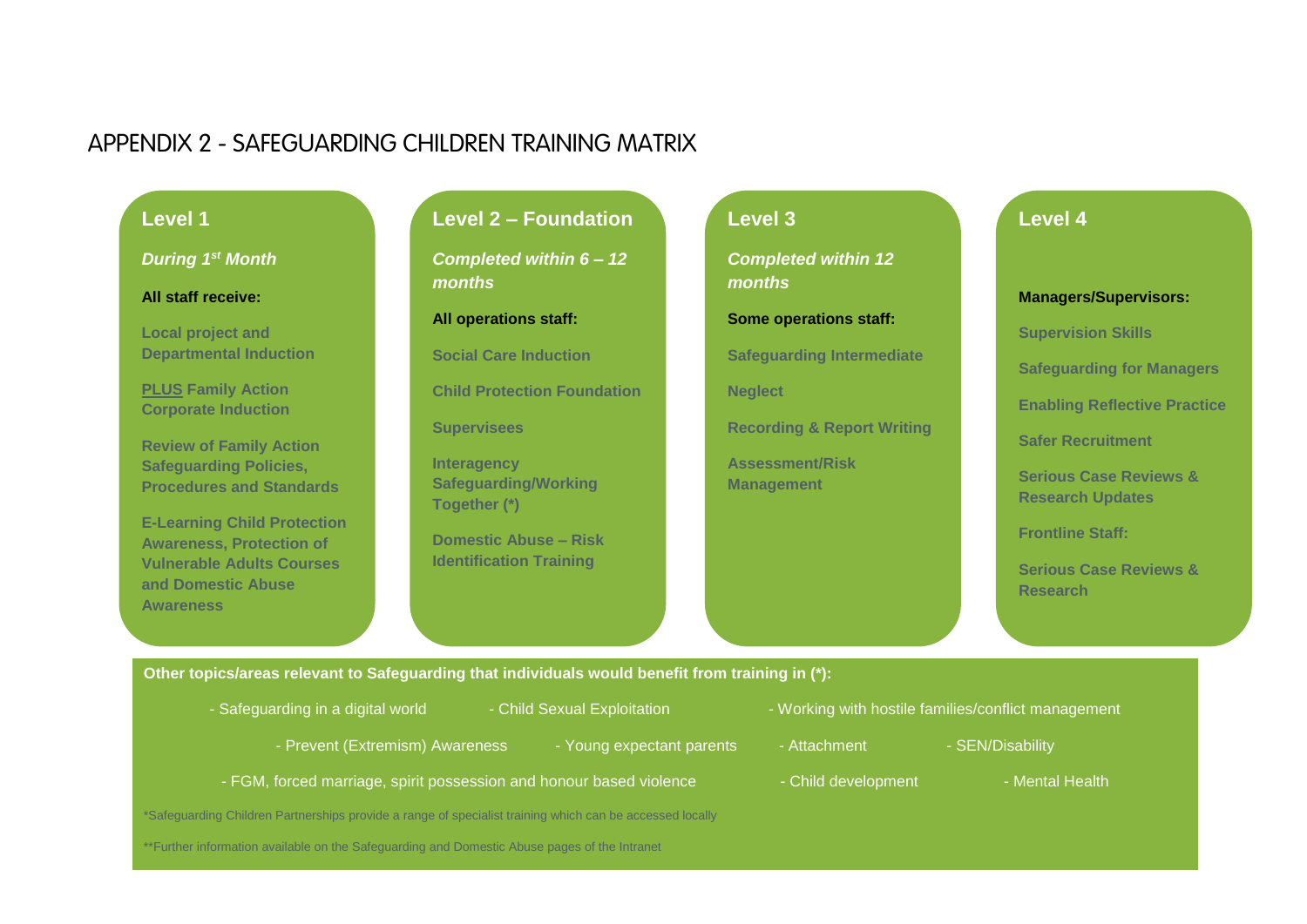## <span id="page-39-0"></span>APPENDIX 3 – SERIOUS INCIDENT FLOWCHART

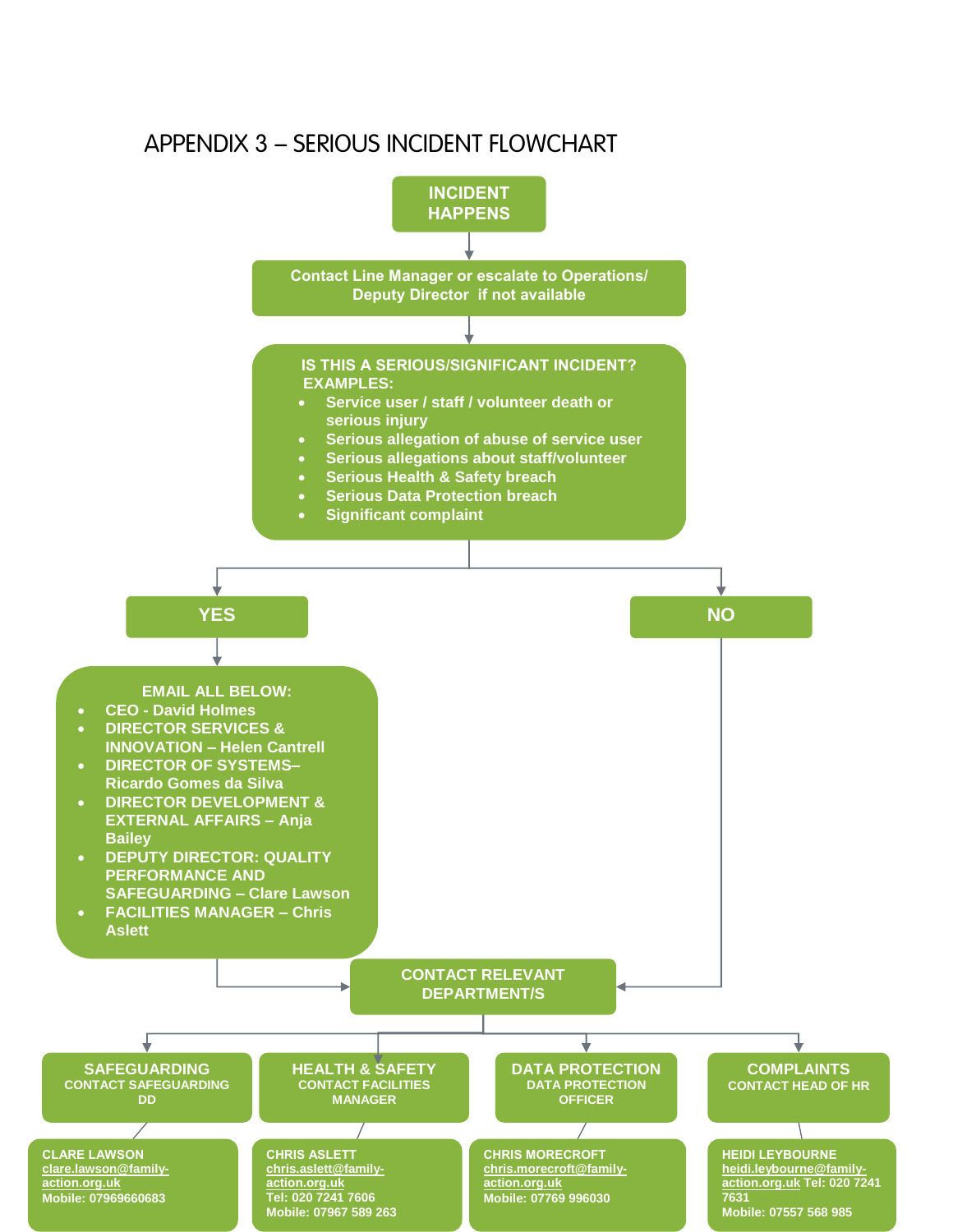## APPENDIX 4 - What to do if…. Referral Flowchart

<span id="page-40-0"></span>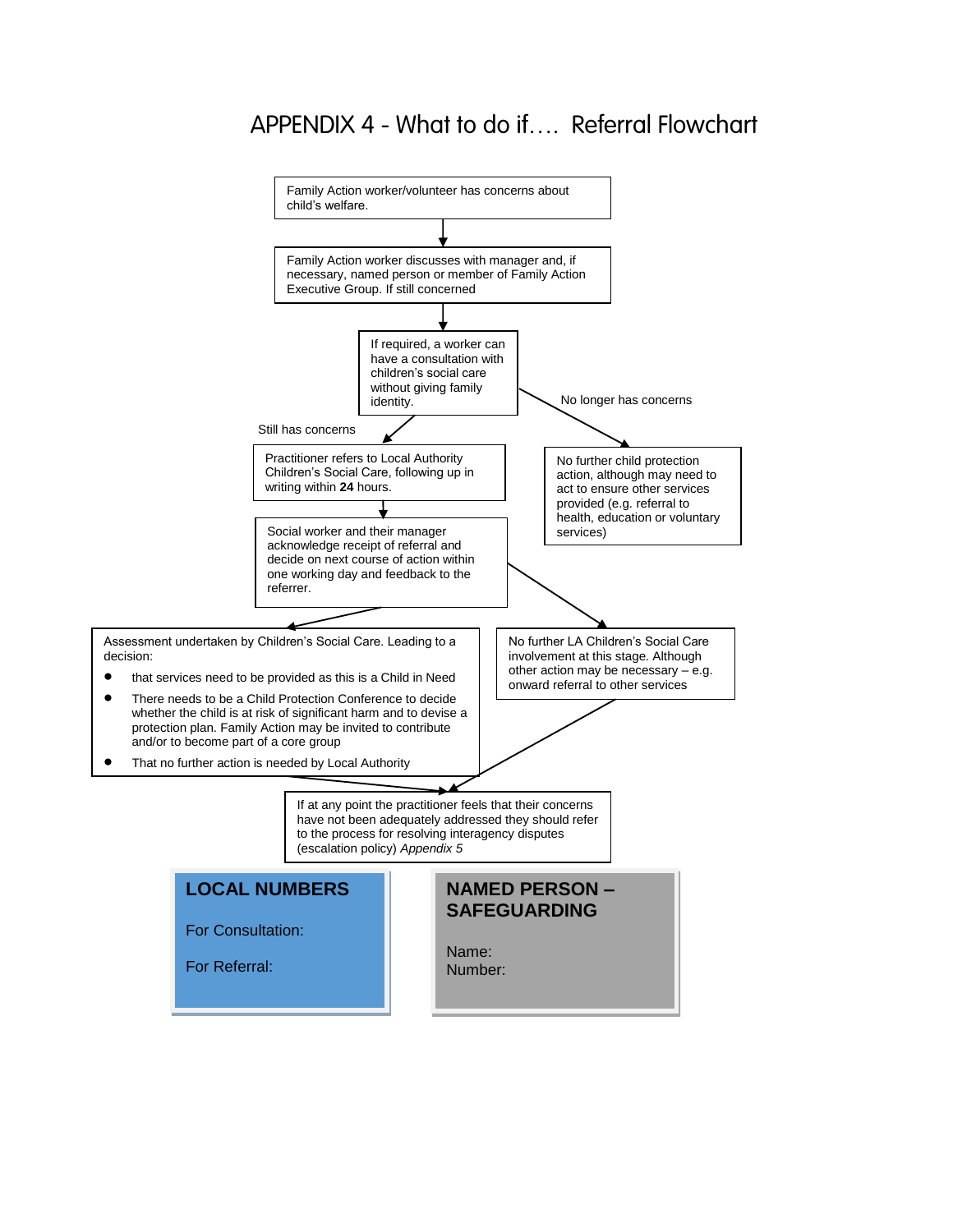## APPENDIX 5 – Resolving Interagency disagreements (escalation procedures)

Please view the relevant procedure of the Safeguarding Children Partnership for your area to understand who to contact and timescales for each stage of escalation.

Problem solving is an integral part of interagency working and particularly in relation to safeguarding children. Professional disagreements are to be expected as part of a dynamic process and only become dysfunctional if not resolved in a transparent, constructive and timely fashion.

Effective 'working together' can only be achieved when agencies establish an open and honest relationship based on a genuine commitment to partnership working. As part of this, there needs to be an agreement and an agreed system in place, to enable disagreements to be resolved promptly and hopefully to the satisfaction of all parties. The aim should be to resolve difficulties at the level at which they occur e.g. if two practitioners from different agencies disagree, in the first instance they should try and resolve the difficulty themselves. If this proves impossible, then the matter should be escalated until it is resolved.

Disagreements may arise in a number of areas, but often it can be in relation to thresholds and differing opinions about the need for action, communication difficulties between agencies and a lack of clarity about roles and responsibilities. It is really important to:

- avoid professional disputes that put children at risk
- ensure the focus on the child is not lost or becomes obscured
- resolve difficulties within and between agencies quickly and transparently
- identify problem areas in partnership working and, where necessary, amend any joint protocols or procedures

#### What to do when difficulties arise

When problems first arise, initial attempts to resolve the difficulty should be made by the people immediately involved. Differences in status and experience may impact on a worker's confidence to pursue this unsupported, in which case, it is imperative that they discuss the matter and get any necessary support from their line manager, in a timely manner.

If the matter remains unresolved then it should be referred to the line manager for resolution at the next level. It will then be necessary for that line manager to discuss the issue with their opposite number in the other agency in an attempt to achieve resolution. This may include a face to face meeting between the managers and workers involved in an attempt to explore the problem openly and transparently and to gain resolution. It is important to follow each step of the Safeguarding Children Partnership's procedure for Escalation/Resolving Professional Disagreements. If you remain concerned about a child, then you must act and implement this procedure.